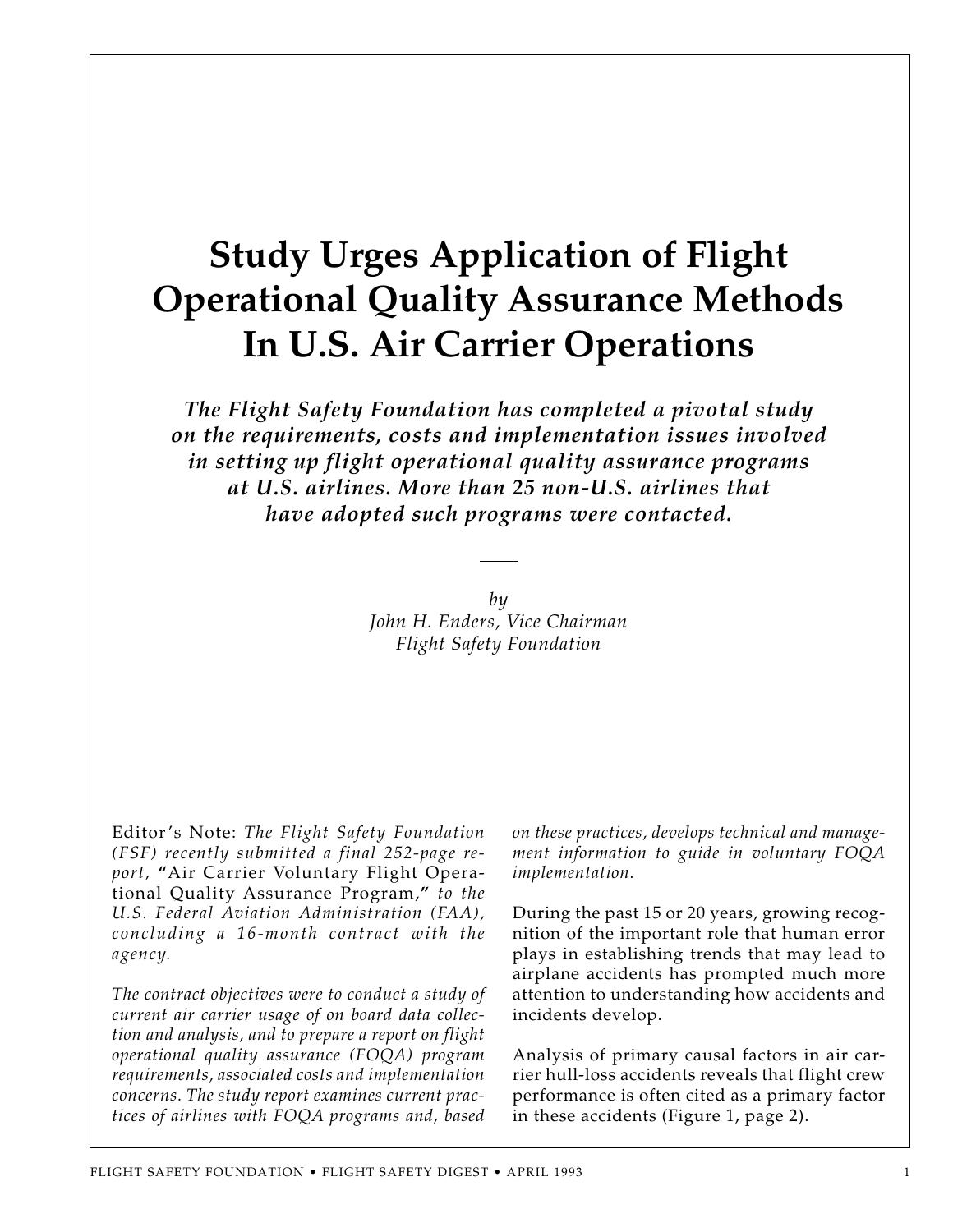



Many causes attributed to flight crews have their origins elsewhere: (e.g., maintenance or management), manufacturer's designs that enable the crews' actions, and system errors (e.g., air traffic control (ATC) conflicts, inaccurate weather information, etc.). A program that focuses on the total scope of operational irregularities that may occur as a result of human actions throughout the system should be able to identify remedial actions that could contribute to the further improvement of safety.

Looking at the accident record according to the phase of flight, it is evident that the vast majority (about 80 percent) of the accidents occur at low altitudes and on runways during takeoff and approach/landing phases that account for about 17 percent of the average total mission time (Figure 2, page 3).

To maintain a perspective on air carrier accidents, it is necessary to note that the U.S. airline accident rate improved rapidly during the 25 years immediately following World War II, but after that period leveled out to a low, but fairly constant, rate that continues today (Figure 3, page 4). While travel risks by air are low in comparison with many other common human activities and other forms of transportation, accidents that do occur are frequently found to have been preventable, if all relevant factors had been known and acted on.

Because of this long-term steadying of the accident rate, one can assume that it will not change substantially without a new approach to accident prevention. Despite the current state of the economy, there is still confidence that the air transport industry will continue to grow, with more flights, more aircraft and more passengers. Thus, without an improvement in the accident rate, the absolute number of accidents will increase, leading to greater losses and a consequent loss of confidence in air travel safety (Figure 4, page 5).

One means of identifying factors that can be better controlled to reduce accidents and serious incidents is the use of flight data recorder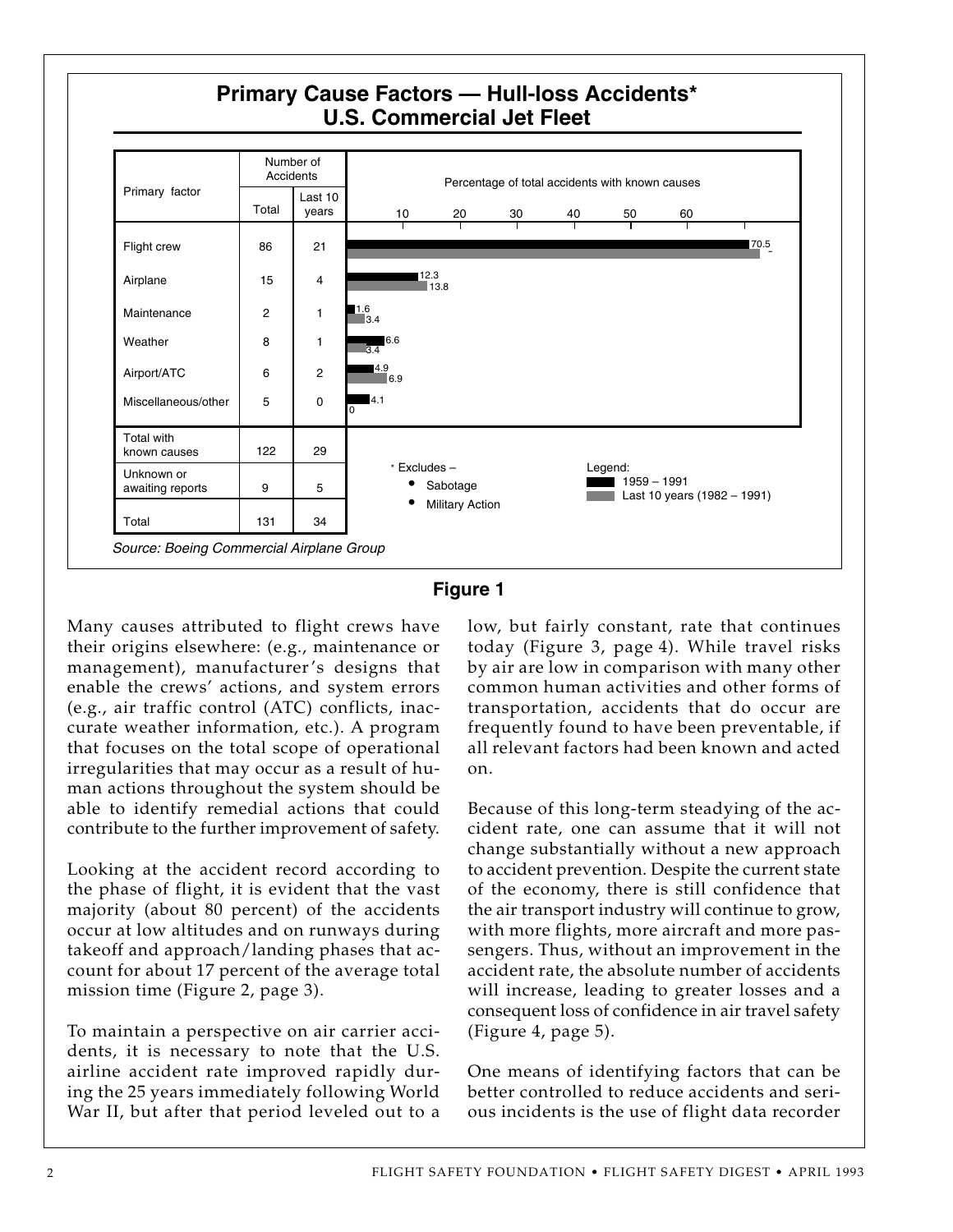



(FDR) capability in a FOQA program that provides reliable data. This in turn helps in making decisions about product and procedural changes in the interests of safety improvement.

Some 25 or more non-U.S. air carriers have some form of FOQA program to analyze the safety quality of their operations and to detect subtle or insidious trends that can creep into daily operations. In numerous cases, the detection of slight exceedances of flight parameters (e.g., descent rates, airspeeds, etc.) enabled operational managements to take action through such measures as information dissemination, training emphasis, ATC procedures changes, etc., to break the chain of events that frequently accompany such trends and set the stage for an accident or serious incident.

The air transport industry's long-established practice of discovering, understanding and eliminating factors that lead to accidents and incidents has been the major determinant in an impressive reduction of the civil air transport accident rate since the mid-1940s.

FDRs have been used for many years in accident investigations and inflight structural loads measurement programs, and have provided much of the information that has helped identify accident causes. Nevertheless, one element missing from the analyses of accidents, incidents and other events has been comprehensive, quantitative and objective information about operational irregularities and trends.

Technology now provides the means to collect and analyze a wider range of data. With the rapid growth of data collection and processing capabilities, flight data analysis has evolved rapidly during the past decade. Technologies presently used include FAA-mandated digital flight data recorder (DFDR) systems, airplane and engine condition monitoring, on board data storage hardware and software,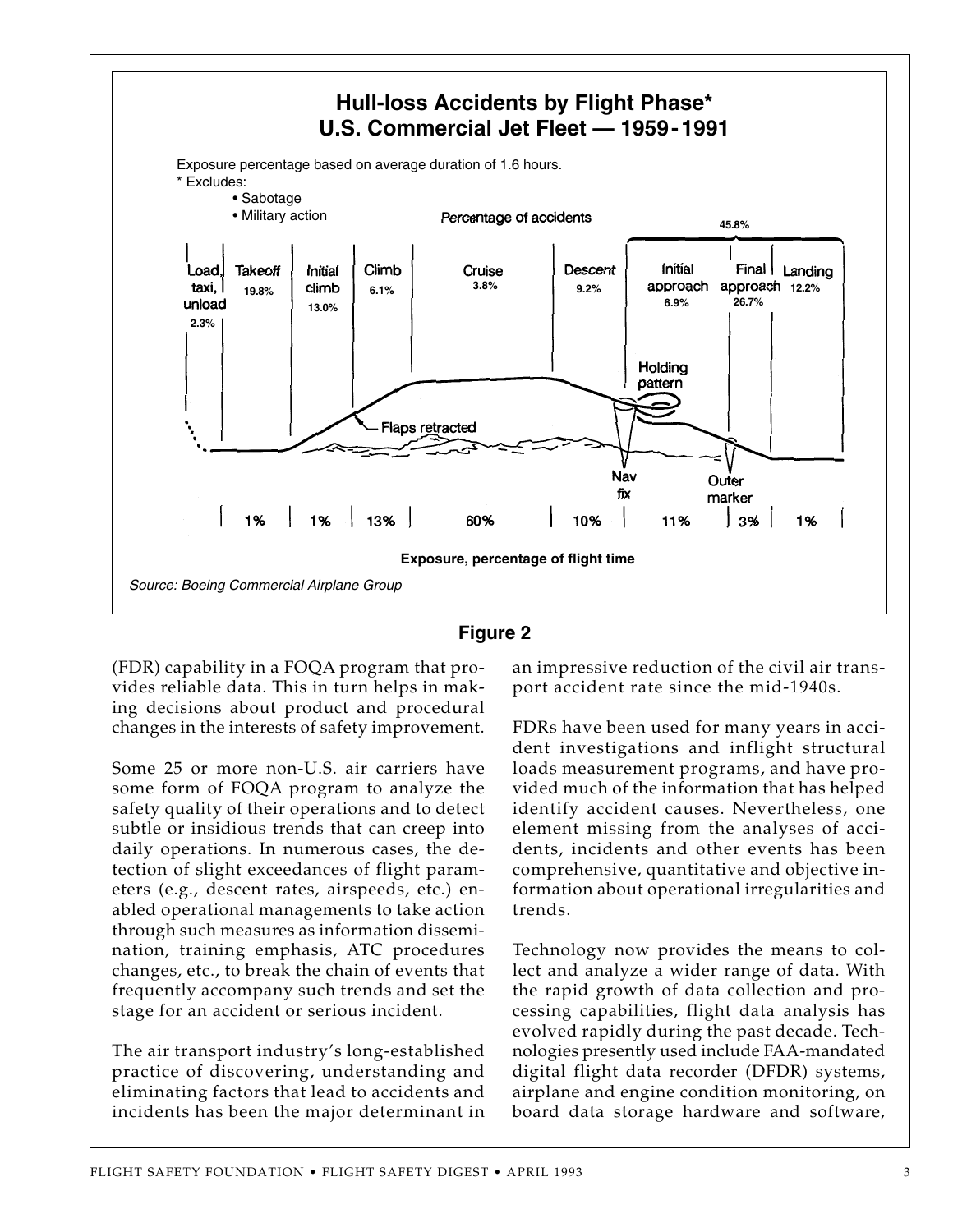



air/ground data links and personal computer (PC) data processing capabilities.

Following a series of FSF international seminar papers during the past decade and two recent special workshops devoted to examining the usefulness of FDR trend analysis, FSF and its International Advisory Committee (IAC) concluded that the benefits attributed to properly-established FDR (or FOQA) analysis programs by user airlines should be brought to the attention of a broader air carrier audience, particularly in the United States, where the threat of liability or punitive actions against both companies and pilots has hampered otherwise beneficial safety information transfer.

The concern by U.S. airlines and pilots is not illfounded. As the litigiousness of U.S. society has increased, more and more professionals find themselves at increased risk of litigation and thus limit the sharing of information that would be collectively useful because of the threat that it could be used as potential evidence of misfeasance by those taking legal action for alleged damages.

In great part because of the FSF-IAC two-day workshop in Washington, DC in 1991, Air Transport Association of America (ATA) member airlines, aircraft manufacturers and the FAA recognized the role that FOQA might play in improving operational flight safety. Other cooperative industry and government programs are in place to address additional accident causes. Government and the aviation industry have adopted major programs aimed at enhancing human performance in all facets of aviation, and FOQA programs can add greatly to their effectiveness.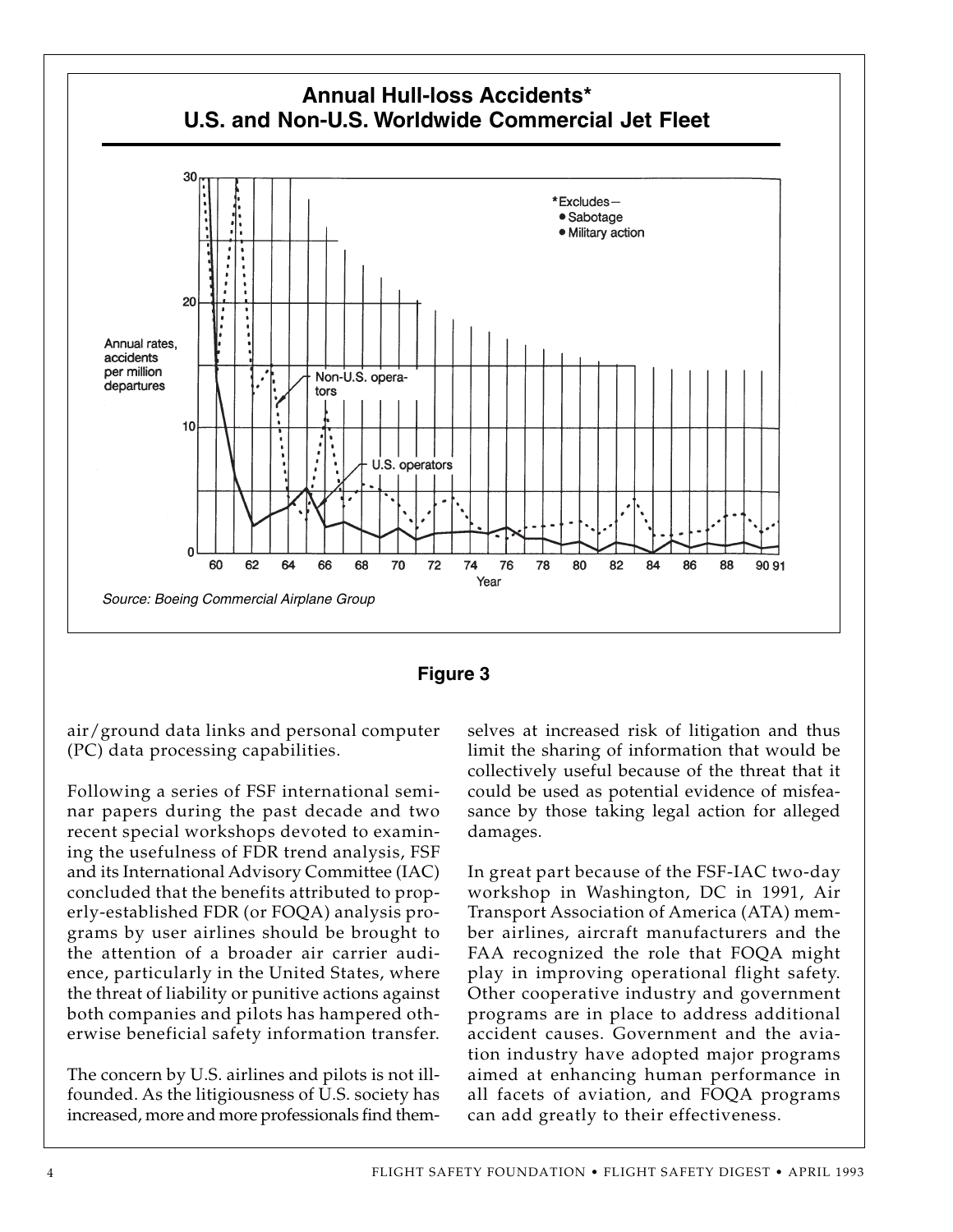



# **Operational Information Remains Key to Preventing Accidents**

Throughout aviation history, analysis of accident investigation data has been a primary source of feedback to manufacturers and operators to improve safety by product and process modification.

It is a logical and desirable feature of systems that continuous safety improvement must make use of operational information of both successes and failures. Accident investigations yield much quantitative information. This information, taken together with the expert opinions of skilled and experienced investigators, can provide recommendations that organizations can depend on at a sufficient confidence level to justify the investment of the fiscal, material and human resources in product and procedural changes that will lessen the likelihood of an accident or incident.

Realizing that incidents are frequently the precursors of accidents, the aviation community has been frustrated by an inability to systematically and comprehensively discover incidents that might reveal a pattern by man or machine leading to a potential accident.

A major step forward was taken nearly 20 years ago with the establishment of the voluntary Aviation Safety Reporting System (ASRS), operated for the FAA by the U.S. National Aeronautics and Space Administration (NASA). The ASRS has permitted, on a confidential basis, the sharing of personal experiences that have compromised safety. In many cases the mere sharing of these incidents has raised the awareness levels of peer aviators and controllers, with a consequent, but undetermined, reduction of risk. The ASRS has yielded much useful information that has been factored into improved training of aviators and controllers, and into airspace and air traffic procedure modi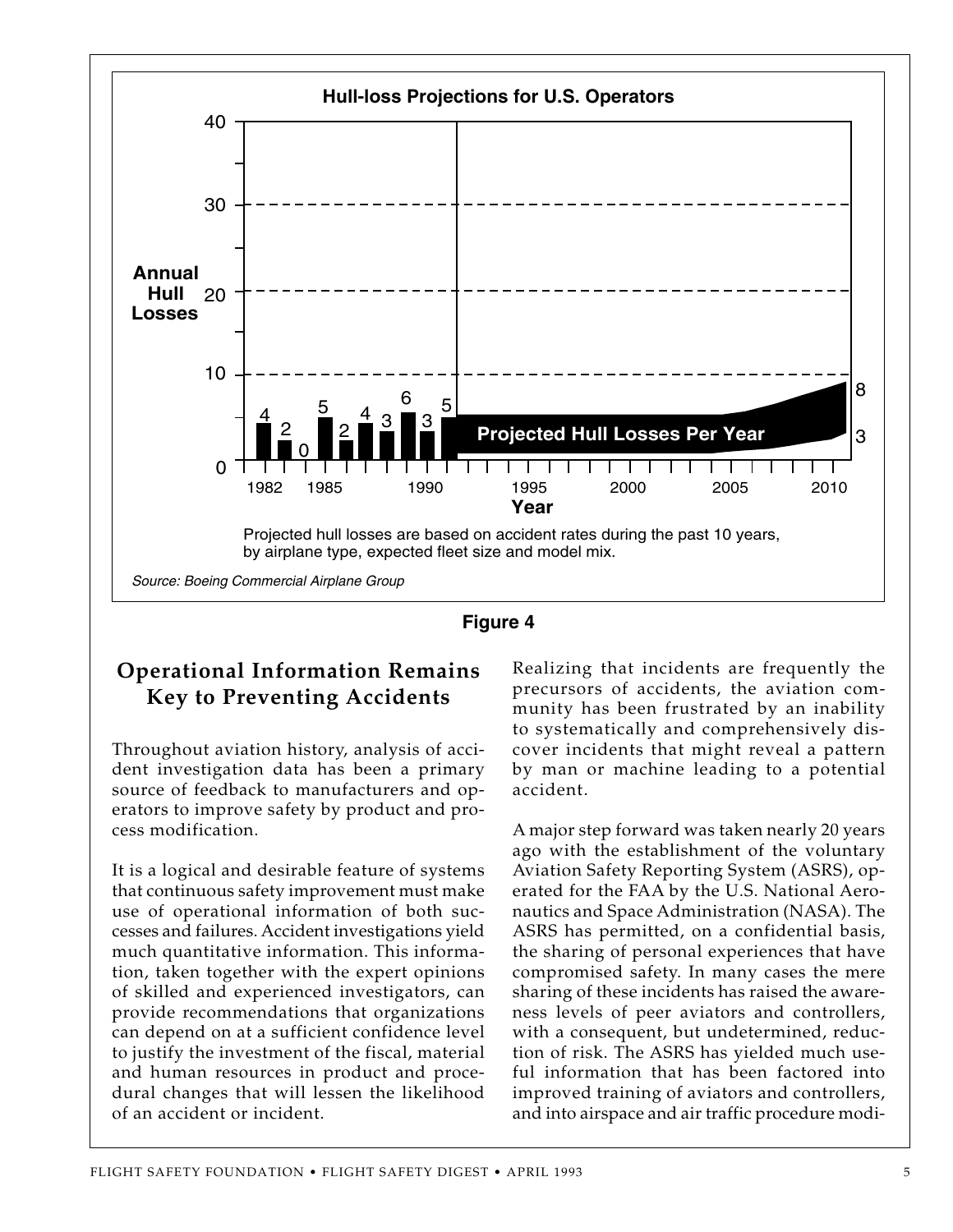fications. One example of great significance was the usefulness of incident information concerning runway incursions in ground operations.

The advent of newer, miniaturized electronic on board FDRs has brought the ability to monitor aircraft systems for more effective and efficient maintenance.

More than 25 years ago, the U.K. Civil Aviation Authority (CAA) established its data recording program (CAADRP), a pioneering effort that used the determination of certain threshold values for critical flight parameters to record exceedances in flight. Thus, the quantification of incident data began in a regular and rational way. The usefulness of this technique soon proved itself in identifying early indicators of erroneous actions caused by system faults, crew mistakes or design deficiencies. Corrective actions through training emphasis and changes in procedures or product could now be confidently made for accident preventive purposes.

A major feature and underlying requirement of all successful FOQA programs today is the confidentiality of information. Without protection of information, the parties involved in the cooperative effort (companies and pilots) would not accept a FDR analysis program, and a major tool for safety improvement would be lost.

# **Task Force Studied FOQA Implementation**

Flight Safety Foundation used a FOQA Task Force, organized under Technical Projects Director Robert Vandel, to study FOQA implementation issues. This Task Force consisted of a contract team comprising five subcontractors and an industry team comprising representatives from eight air transport industry segments. The industry team acted as an advisory panel and assisted with specific tasks.

The industry team consisted of representatives from ATA, American Airlines, Delta Airlines, Northwest Airlines, United Airlines, Air Line Pilots Association (ALPA), Allied Pilots Association (APA), Boeing Commercial Airplane Group, McDonnell Douglas, FAA, ASRS, the National Transportation Safety Board (NTSB) and Aeronautical Radio Inc. (ARINC).

Although the study's focus was on FOQA implementation among U.S. carriers, the information developed and the conclusions reached are also broadly applicable to air carriers throughout the world.

The FSF study recognized two main applications of the information developed: (1) the subjects pertaining to an individual airline contemplating FOQA implementation and (2) the broader issues pertaining to a national air transportation system.

The study's first objective was to collect information on all aspects of current in-flight recording programs in the air carrier environment (Table 1). This information was collected from user airlines; airframe, engine and equipment manufacturers; and from U.S. airlines using maintenance data recording programs — all in a uniform format through selected on-site visits and questionnaires. This infor-

|                                  | Table 1<br><b>FOQA Study Sources</b> |                      |
|----------------------------------|--------------------------------------|----------------------|
| <b>ORGANIZATION</b>              | <b>TOTAL CONTACTED</b>               | <b>TOTAL VISITED</b> |
| <b>Present User Airlines</b>     | 25                                   |                      |
| Airframe Manufacturers           | 6                                    |                      |
| <b>Equipment Manufacturers</b>   | 16                                   | 8                    |
| U.S. Airlines                    | 35                                   |                      |
| <b>Engine Manufacturers</b>      | З                                    |                      |
| Source: Flight Safety Foundation |                                      |                      |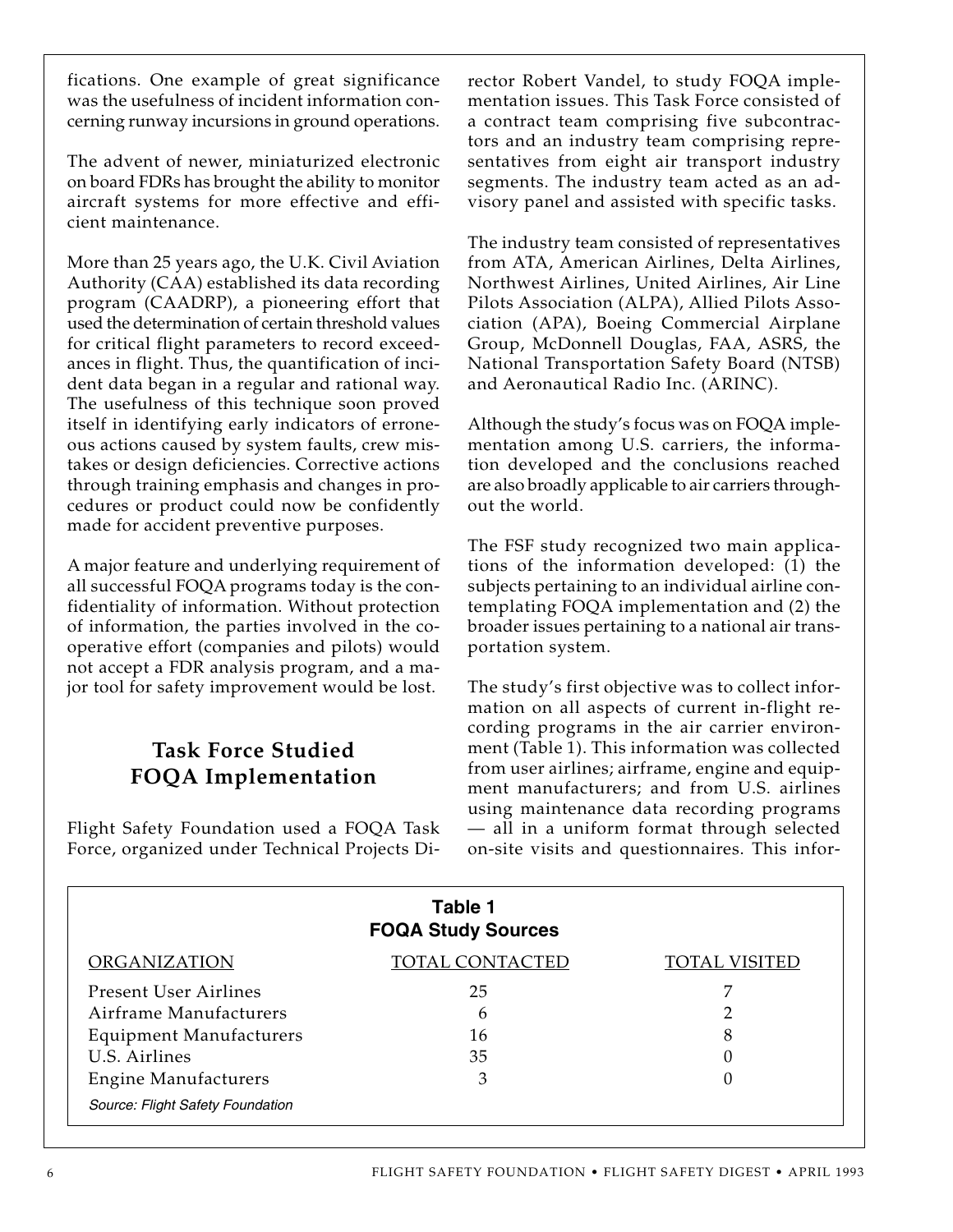mation, augmented by a comprehensive literature survey of data recording programs, provided a foundation of information on all aspects of FOQA.

The study examined both the technical and the information security aspects of FOQA. Technical aspects included the details of current FOQA programs in use among international airlines; past, present and emerging technologies in aircraft and data system equipment; engine data system programs; and fleet composition and recording system details. Cost data, where available, were also included.

Because information security is a critical issue to industry acceptance of FOQA, the approach was different for this part of the study.

# **Protection-of-Data Issue Examined Carefully**

Acceptance of FOQA by the industry depends on the assurance that information will be handled with confidentiality.

The air carrier's concerns center on the potential for increased accident liability and punitive actions by the FAA for rule infractions that might be revealed by open sharing of FOQA data. The pilot community's concerns center on punitive actions by airline management or by the FAA. Both air carriers and pilots are concerned that data may become public through the U.S. federal Freedom

of Information Act (FOIA) if FOQA data are supplied to governmental authorities.

To deal with this critical and sensitive issue, FSF developed a special working group within the Task Force that (1) used information derived from questionnaires about information security, (2) identified the study objectives associated with information security, (3) developed the issues, legal and otherwise, requiring resolution, and (4) proposed a solution or

*Acceptance of FOQA within the operating industry depends on the assurance that information will be handled with confidentiality.*

course of action for each issue. This working group was formed under the direction of the ASRS representative of the Task Force and included representatives from ALPA, APA, ATA, FAA, non-union pilots (through ALPA) and FSF. The working group concluded that a new FAA policy on compliance and enforcement should reduce airline and flight crew concerns about use of FOQA data for other than safety and operational improvement purposes. The study also concluded that:

- (a) The success of the FOQA program ultimately depends on integrity and trust between management and pilots.
- (b) An airline management and pilot association agreement is a key element of success because it identifies critical procedures for use and protection of data.
- (c) Data security within airlines that proceed with a FOQA program can be optimized by:

i. Adhering to stringent agreements with pilot associations.

ii. Strictly limiting data access to selected individuals within the company.

- iii. Maintaining tight control to ensure that linking of flight crew names with their flight data records is done only when absolutely necessary, and that crew identification with a particular flight is severed as soon as possible.
- iv. Ensuring that any operational problems are promptly addressed by management, resolved expeditiously and documented.
- v. Destroying all identified data as soon as possible.
- (d) Early participation of pilot associations in technical and other decisions promotes acceptance.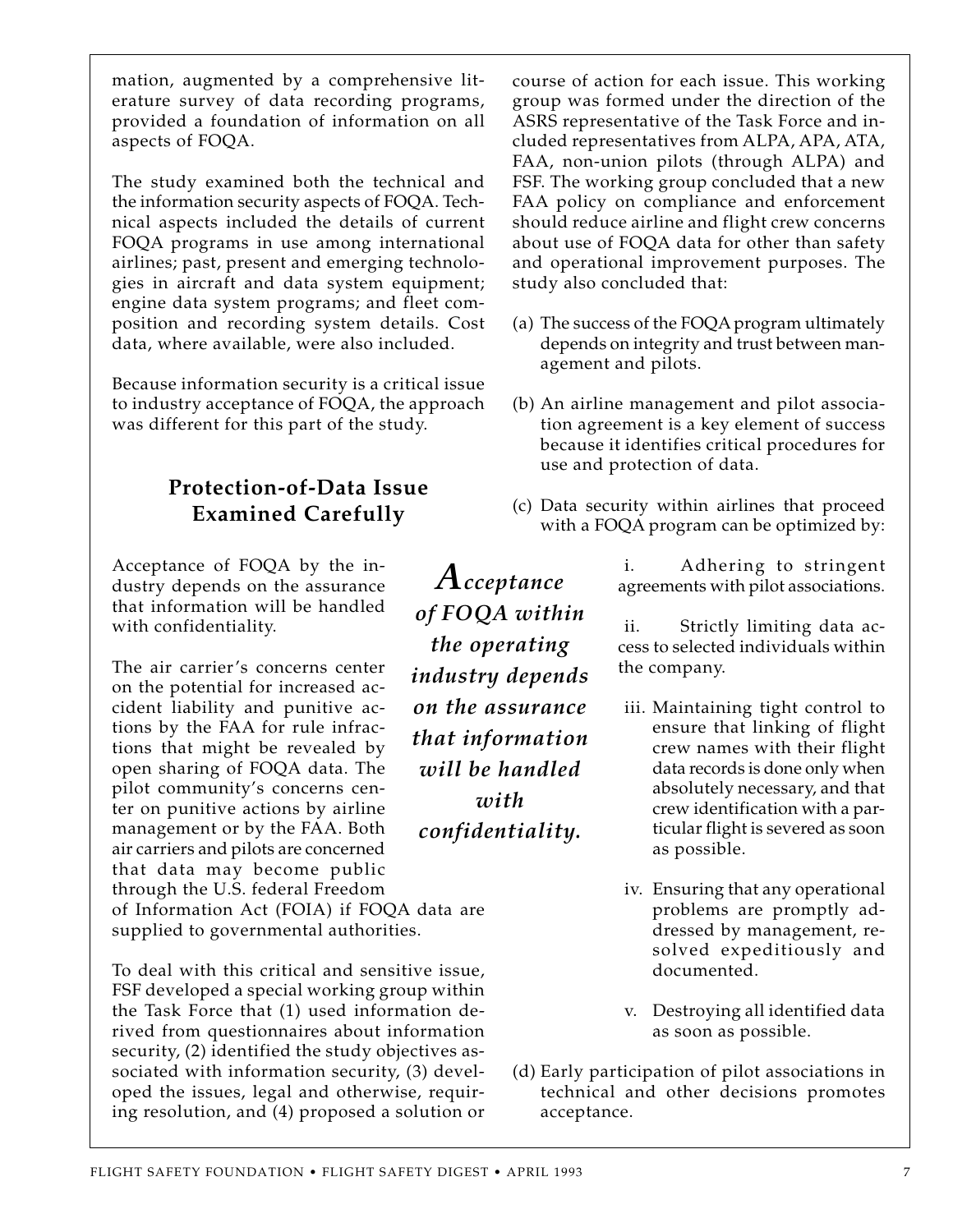(e) Airlines without pilot unions should recognize the influence that a sudden announcement of a FOQA program might have on pilots if there is no preparatory action taken to enlist their support. A policy statement that supports a pilot and management agreement is recommended.

The study recognizes that the possession of FOQA data by federal government agencies makes it subject to provisions of the FOIA. Airline data therefore must be deidentified so that they cannot be connected with a specific air carrier. Deidentification will prevent inappropriate and misleading comparisons of airlines that could adversely and incorrectly affect public confidence in a particular carrier.

The study also concluded that the FAA's desire to use the data for safety assessments (advanced qualification program (AQP) training) and for other projects must be coupled with proper regulatory and, if necessary, legislative protection.

The data protection issues are so critical to the acceptance and success of FOQA that the study concludes that they must be resolved before the FAA releases an Advisory Circular on FOQA.

To this end, the study recommends that FAA vigorously address information protection issues. It recommended that the FAA:

- (a) Continue the program begun by the FOQA Task Force to satisfy airline and flight crew concerns about appropriate flight operations data use.
- (b) Require no data from any airline's FOQA program until airline and flight crew concerns about the appropriate use of the data are resolved.
- (c) Convene an industry conference to discuss the FOQA study and future plans as soon as means for resolution of the data use and protection issue are developed.

**FOQA Program Offers Many Benefits**

FOQA programs offer a wide range of applications for recorded flight data. For the purposes of the study, FOQA was defined as:

*FOQA*

*programs offer*

*a wide range of applications*

*for recorded flight data.*

"A program for obtaining and analyzing data recorded in flight to improve flight crew performance, air carrier training programs and operating procedures, air traffic control procedures, airport maintenance and design, and aircraft operations and design."

In practice, a FOQA program is a subset of a total in-flight data system that includes engine, maintenance and aircraft systems moni-

toring. FOQA is, however, separately managed, has separate data requirements, specific hardware and software requirements (though some measurements and recording systems hardware may be shared) and is subject to a separate, more secure management process. Characteristics that exemplified the FOQA concept include:

- An independent management and organizational structure;
- A defined set of operational events that are monitored and analyzed for exceedance beyond established limits;
- An airborne recording system to record data associated with the operational events;
- Established data use, control and retention policies and procedures;
- Pilot association agreements relative to data use policies and procedures;
- Data playback and analysis facilities and software, and
- Formal data trend, feedback and action programs.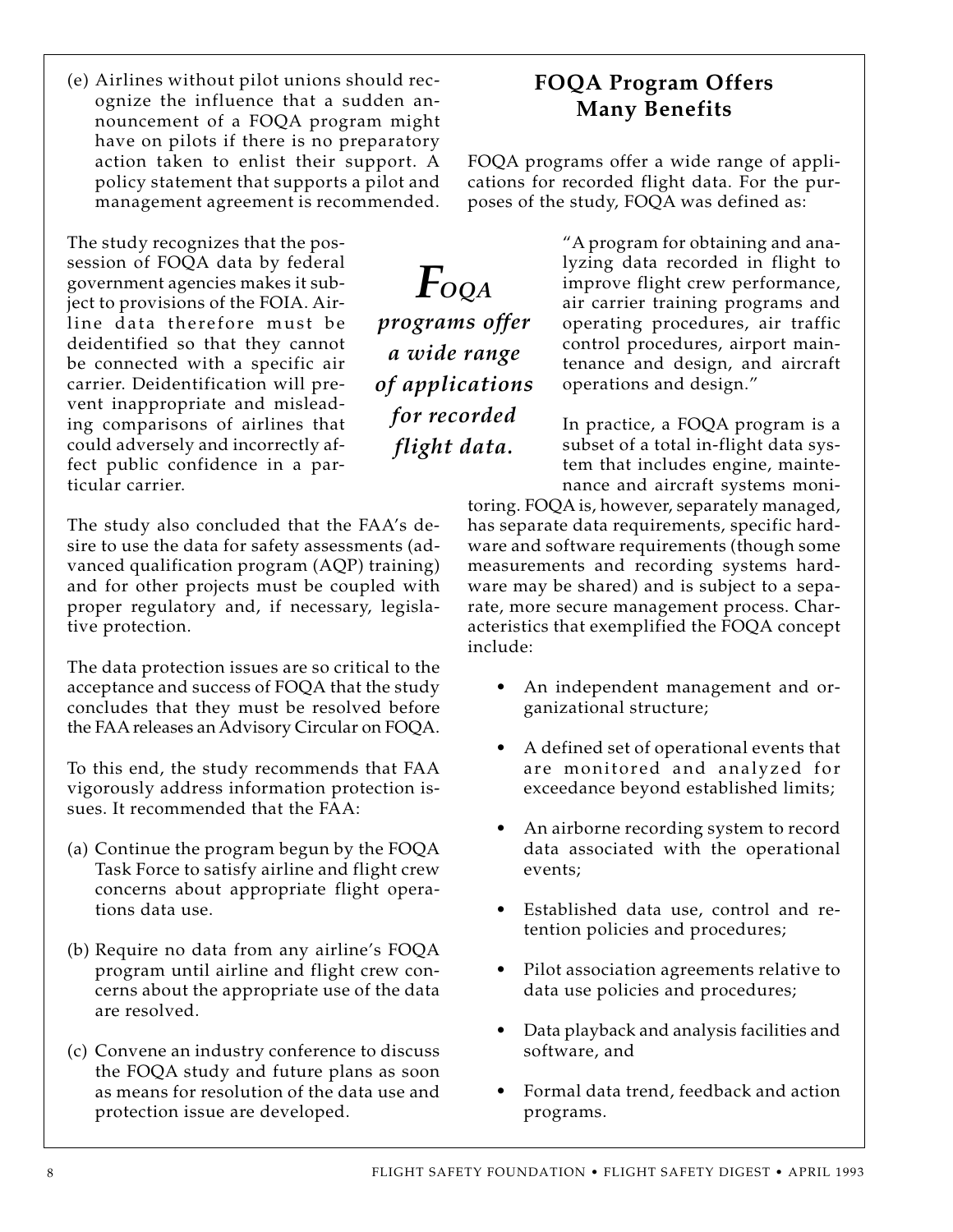



A FOQA program is made up of three major elements — airborne, ground and process systems (Figure 5). The airborne and ground systems include hardware and software elements. The process system supplies the methodology by which the data are produced, analyzed and protected.

The airborne system can have a variety of parts depending on the hardware choices made by the airline, the airplane data systems provided by the manufacturer and the systems that were added to the basic airplane either at the time of purchase or later. Regardless of the configuration, the basic purpose of the airborne hardware and software is to acquire (record) and store the data for later processing and analysis.

The ground system processes the recorded digital data into engineering units, performs analysis routines and produces the required formats and reports for analysis and action by the user.

The process system is divided into two elements: the operational processes needed to make the FOQA program function and the protection processes to ensure proper use of the data. Operating processes include those that enable the data system to produce the desired information. They also include management processes in which the information is evaluated and decisions made on what action should be taken, as well as feedback/followup measures to ensure that problems are resolved.

In all FOQA applications, particularly in high technology aircraft, the FOQA program relies on other data systems in the airplane. Even in older and less-sophisticated airplanes, many of the data measurements come from an interface with the digital flight data recorder (DFDR)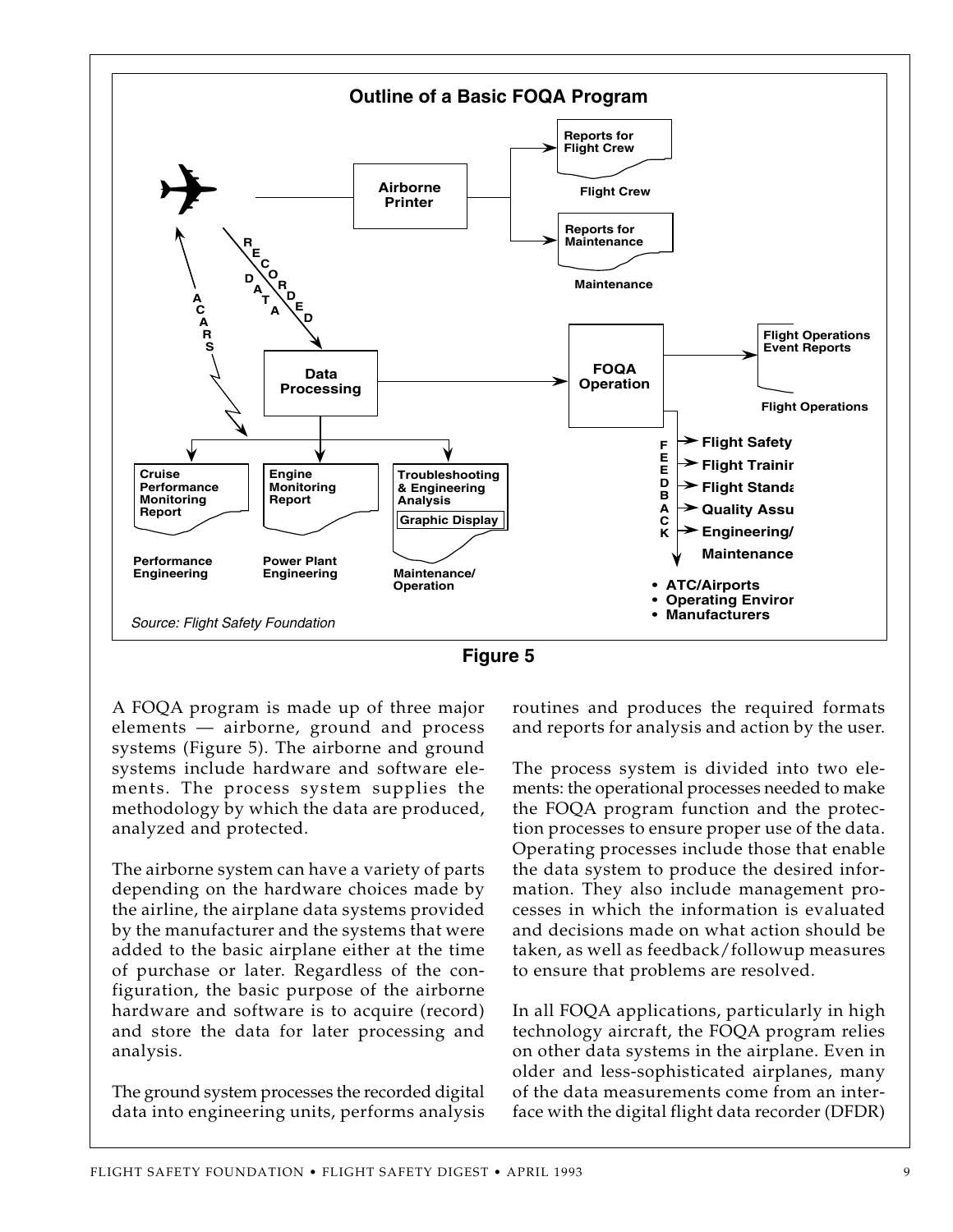system. Modern aircraft rely on aircraft digital data buses for data input, as will those of the future. In these aircraft, the airborne system will select data from several thousand parameters.

The study addresses all these aspects in detail, including management, hardware and software processes, program staffing requirements,

crew member organizations, operations considerations, cost considerations and design drivers.

Design drivers are objectives and constraints that an airline should consider when designing a FOQA program. They lead to the fundamental decisions that must be made in formulating a design specification, in selecting hardware and software and in developing theprocesses.

The study also addresses system

topics that apply at an inter-airline or national level. Major topics include overall aspects of information security, inter-airline data exchange, regulatory agency participation, FOQA implementation in the United States, post-study alternatives, FAA functional requirements, transition processes for national implementation, industry costs and other considerations.

# **FOQA Operation and Management Issues Outlined**

The study report discusses FOQA management styles and reporting structure. Responsibilities for data processing, control and data crossutilization to support multiple program objectives were gathered and analyzed. This process provided insight into the issue of confidentiality within specific organization elements responsible for FOQA data.

FOQA fleet sizes and monitored flight segments of FOQA airlines are also addressed in the study. Aircraft varied from older DC-9s to new B-747-400s. The number of aircraft monitored per operator ranged from 11 to 203.

*The study also addresses system topics that apply at an inter-airline or national level.*

Program staffing requirements are important in evaluating program implementation and operating costs. Costs of a program will vary widely depending on the size of the airline, the number of aircraft monitored, the extent of analysis (e.g., read every segment or sample different flights) and the extent to which personnel can be cross-utilized. Information on initial implementation costs and annual re-

curring operating costs is presented in the study report and should be helpful to airlines contemplating a voluntary FOQA program.

The study gives examples of operational event categories. This concept was examined and documented, including the selection process, events selected, parameters used and the operational parameter limits that were established to trigger an event. Most operators have at least two defined levels of exceedance severity, and at least

one operator has chosen four. Action taken is based on the level of severity.

Airborne data systems are examined and discussed. Comparisons of features are presented and all aspects of data retrieval were documented, including identification of the retrieval medium, frequency of removal, location of removal and volume of data retrieved. The study team visited the data playback and processing facilities of six users and three equipment manufacturers. Operational event programs were examined to identify the common elements among the operators. Important program characteristics included evaluation of the monitored data, review of exceedance event reports, required corrective action and procedures for ensuring data confidentiality.

Aircraft integrated monitoring systems (AIMS) capabilities and DFDR system parameters that are standard on production aircraft were also examined.

It must be emphasized that although all recorded aircraft data are used to support the operational quality of the airline operation,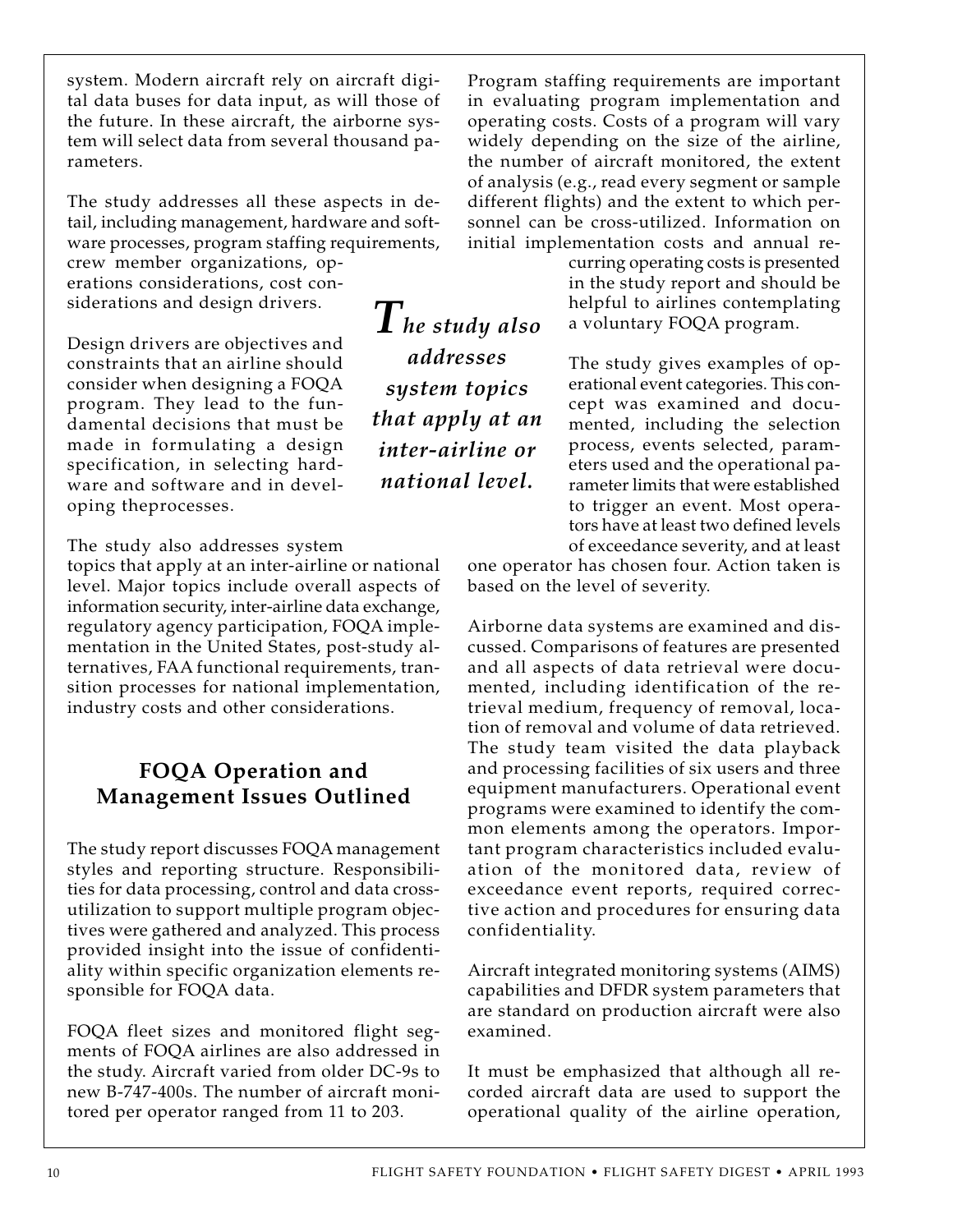there is a clear distinction between flight operational data and engineering or maintenance data. Flight data must be protected from unwarranted disclosure and this concept is universal among the user airline programs surveyed. It requires special data-use rules and management policies.

# **Typical FOQA Management Structure Reviewed**

The study report discusses airline system applications and outlines the external interfaces and common FOQA functional elements. A typical FOQA management structure is discussed and data-use agreements are described in general. Airborne system configurations are discussed, as are retrieval systems and options. Because of the earlier availability of tape systems and data use sensitivity, all FOQA operators currently use tape "quick access" recorders. Ground playback system configurations, data collection and retrieval are examined in the study report.

Assessment of exceedances and event trends utilized by the FOQA user airlines is exam-

*Assessment*

*of exceedances and event*

*trends utilized*

*by the FOQA user airlines is examined and*

*discussed.*

ined and discussed. Data trending and records retention options are presented.

Relevant costs for a modern FOQA program are difficult to estimate because most existing programs do not use state-of-the-art technology and many component manufacturers treat cost information as proprietary. Nevertheless, the study develops some conclusions about system costs.

The report discusses U.S. airline operational considerations and concerns. Planning and implementation considerations are also examined and discussed.

The study's conclusions and recommendations were grouped in two areas; one pertaining specifically to airline systems, focusing on individual air carriers; the other pertaining specifically to the FAA and others in the U.S. air transport industry.

The following are the main points of the study's conclusions and recommendations:

- FOQA implementation in the United States must move forward.
- Further analysis of FOQA program elements identified by this study must be undertaken to realize fully the benefits of FOQA in the United States.
- FOQA has more potential for improving operational safety than is being attained by current-user airlines.
- FOQA will support both the internal audit and the advanced qualification program (AQP).
- ARINC Communications Addressing and Reporting System (ACARS) transmission of FOQA data is not practical because of costs and concerns about data security.
- Separation of FOQA data and FAA-mandated data is easily accomplished.

•FOQA data recorded on aircraft with digital data buses are not affected by current DFDR specifications.

- Airlines contemplating introduction of a FOQA system should use the study report as a source of background information.
- Equipment just entering the marketplace or nearing production will have more features than earlier hardware for FOQA systems.
- Newer aircraft with digital data buses and complex integrated monitoring systems are more easily adapted to FOQA than older aircraft.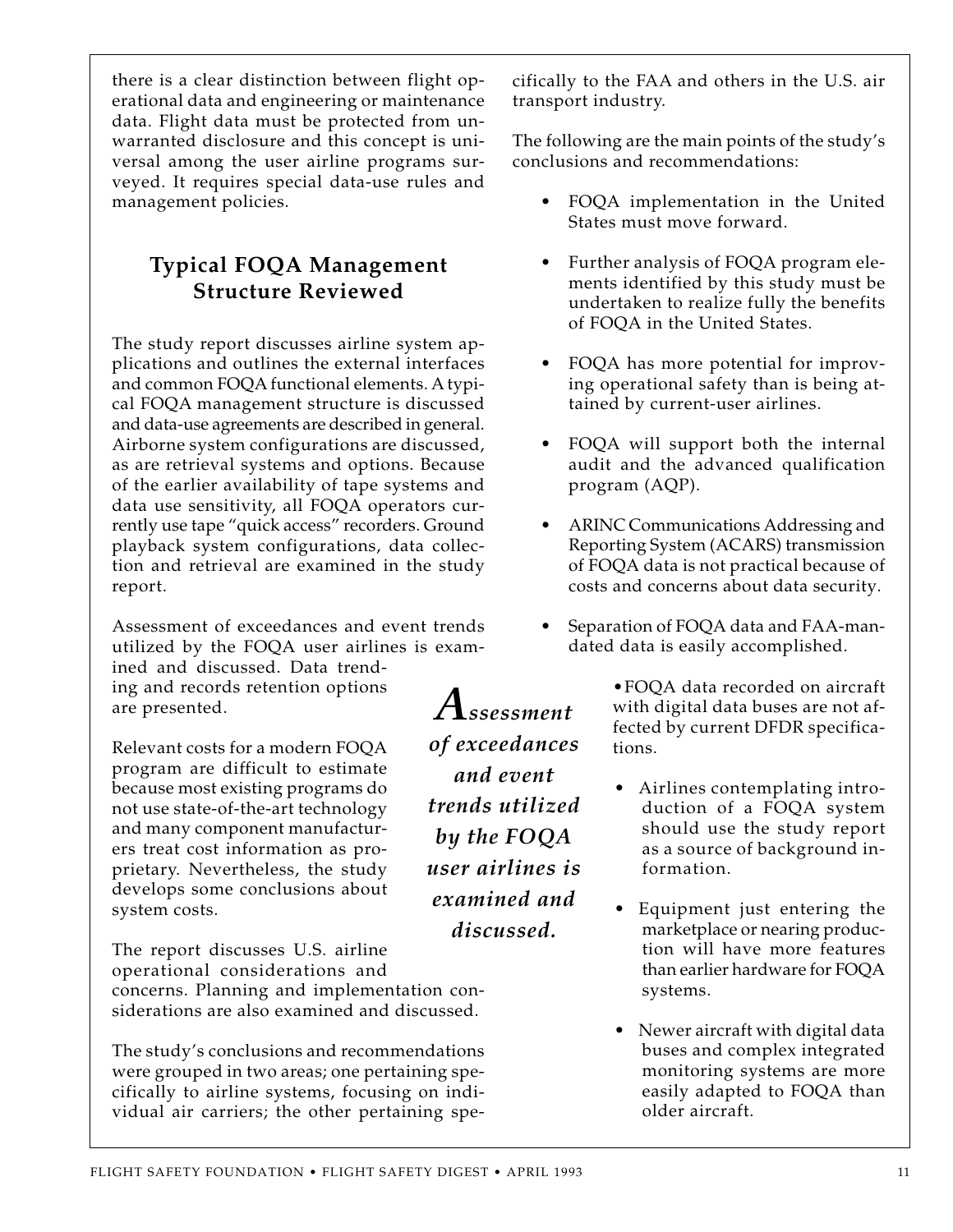- Including older aircraft in the FOQA fleet may not be practical because of the cost of installation and operation considered against remaining useful life.
- Installing the airborne system used by current FOQA operators requires retrofitting a quick access recorder (QAR). This can present a problem for fleets in excess of 200 aircraft because of the large volume of cassettes generated by the QAR.
- Flight operations policies, procedures and philosophies affect the selection of event categories and exceedance limits, which will vary among different airlines, even for identical aircraft types.
- Airlines implementing FOQA should retain in-house software support during initial development and as subsequent changes are required.
- The greatest impediments to FOQA use in the United States are associated with providing assurances that there is adequate protection from the use of FOQA data for other than safety and operational improvements.
- FAA policy on compliance and enforcement, and indications of support for revision of the U.S. Federal Aviation Regulations (FAR) should alleviate airline and flight crew concerns.
- Airlines, through adequate internal policies as mentioned earlier, can proceed with FOQA programs and alleviate data security problems.

Based on these study conclusions, the following recommendations were made:

The FAA should encourage voluntary FOQA implementation by U.S. operators. A trial program should be instituted to demonstrate benefits and promote widest FOQA use; obtain flight crew support; evaluate technology provided by manufacturers; evaluate emerging equipment and research and development at the module and system levels; evaluate event categories, limits and standardizations;

> develop cost-effective processes; and evaluate how airlines might formulate FOQA data for FAA that does not compromise data security.

> • The FAA should vigorously address information protection issues.

> The FAA should begin a definition phase to outline additional needs and products of a FOQA program.

- U.S. airlines should implement FOQA programs as described in the study report.
- Airlines that implement FOQA programs should closely monitor actions taken by the FAA and other FOQA users as FOQA policies and systems become clearly defined in the United States and as protection against misuse of data is ensured.
- Operators should take full advantage of the rapidly developing technical capabilities becoming available for both airborne and ground systems.
- Carriers must recognize the importance of early involvement of pilot organizations in FOQA program development and those without pilot unions should devise appropriate plans to involve their pilots.
- A FOQA program should be implemented in phases, beginning with a new airplane purchased from the manufacturer and utilizing the full resources of the manufacturer, equipment and software suppliers in designing the system.
- The U.S. and international air transportation industry should develop common

*must recognize the importance of early involvement of pilot organizations in FOQA program development…*

*Carriers*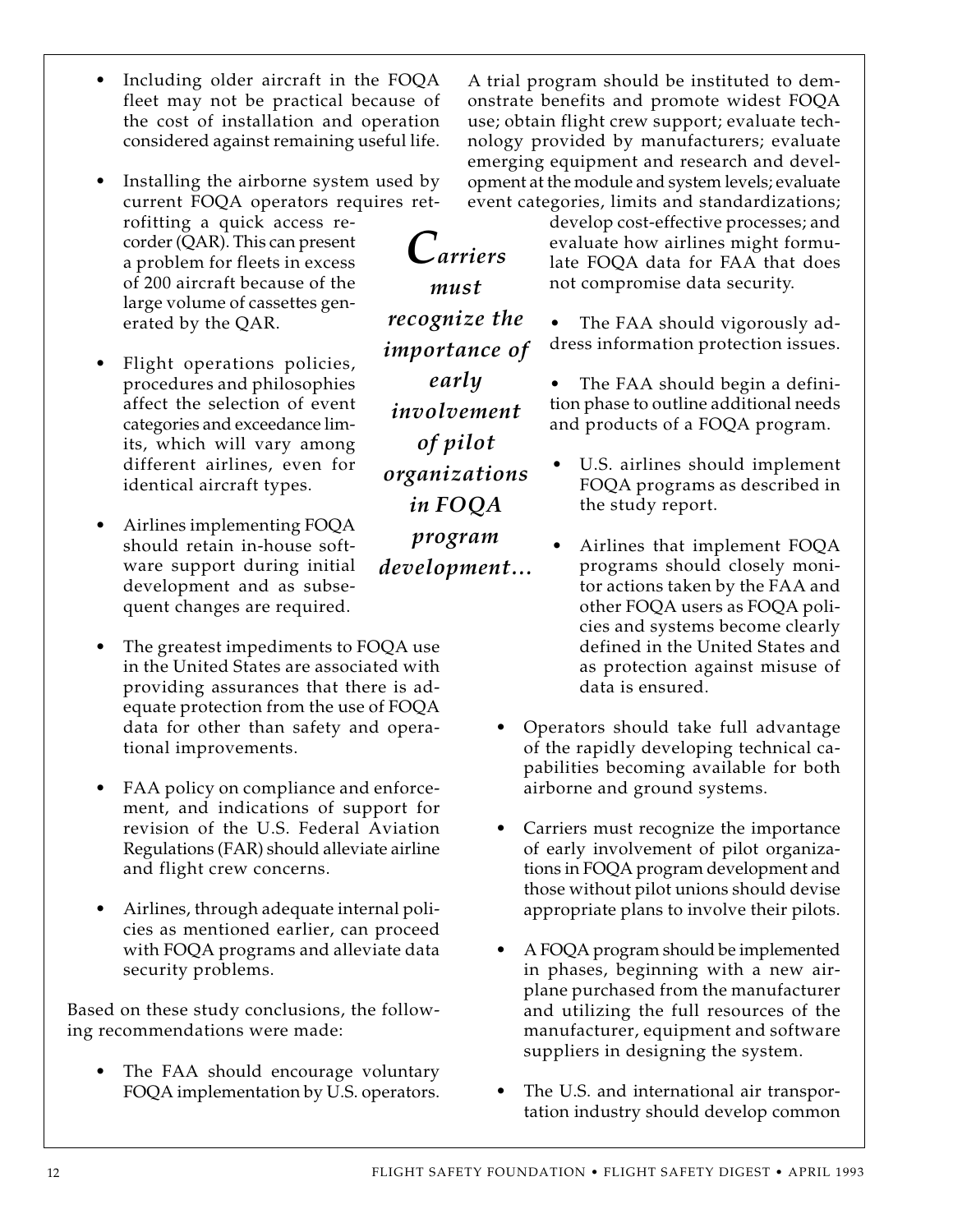FOQA standards and specifications to allow the exchange of standardized information and the development of data bases that will permit attention to be focused on subjects that require improvement, to provide information that indicates the level of safety and to support joint industry and government research programs.

• The FAA should re-examine periodically the FOQA objectives and methodology defined by industry and government and update them as required.

# **Study Report Includes Substantial Reference Material**

In addition to the discussion of many aspects of FOQA as summarized, the study report's appendices provide substantial reference material helpful to those contemplating a FOQA program implementation. For example:

Appendix A provides a glossary of FOQA acronyms, abbreviations and definitions.

Appendix B presents the survey form used to elicit information from current FOQA user air carriers.

Appendix C comprises the FOQA literature search, with brief summaries of significant resources and a complete list of references.

Appendix D is a chart depicting event categories used in current FOQA programs.

Appendix E presents in chart form the parameters associated with typical operational event categories.

Appendix F summarizes operators' approach airspeed event limits versus altitude.

Appendix G displays parameters used in current FOQA programs.

Appendix H presents, in flow chart form, the process involved in FOQA event review and corrective action procedures.

Appendix I presents event categories for stateof-the-art FOQA programs by operational mode:

> taxi-out, takeoff, climb, cruise, descent/approach, landing and taxiin.

> Appendix J lists parameters for state-of-the-art programs.

> Copies of the report may be obtained directly from the Flight Safety Foundation at a cost of US\$50 each for FSF members; US\$75 each for non-members. ♦

## *About the Author*

*John H. Enders is vice chairman of the Flight Safety Foundation Board of Governors, and is charged with technical oversight of the Foundation's activities.*

*Enders is a graduate mechanical engineer with a degree from Case*

*Institute of Technology, Cleveland, Ohio, U.S. Enders conducted rocket engine research as a staff member of the U.S. National Advisory Committee for Aeronautics (NACA), the predecessor of the National Aeronautics and Space Administration (NASA). He later served as a pilot and development engineer in the U.S. Air Force before returning to NASA as a research test pilot, becoming manager of aircraft safety and operating problems research. He served as liaison member on the National Aeronautics and Space Council and as a technical advisor to the associate administrator for aviation safety at the U.S. Federal Aviation Administration.*

*Enders represents the Flight Safety Foundation at numerous aviation safety seminars and on various committees throughout the world and frequently presents papers on aviation safety.*

*Prior to his appointment as vice chairman in May 1991, Enders had served the Foundation as its president for more than a decade.*

*The FAA should reexamine periodically the FOQA objectives and methodology defined by industry and government and update them as required.*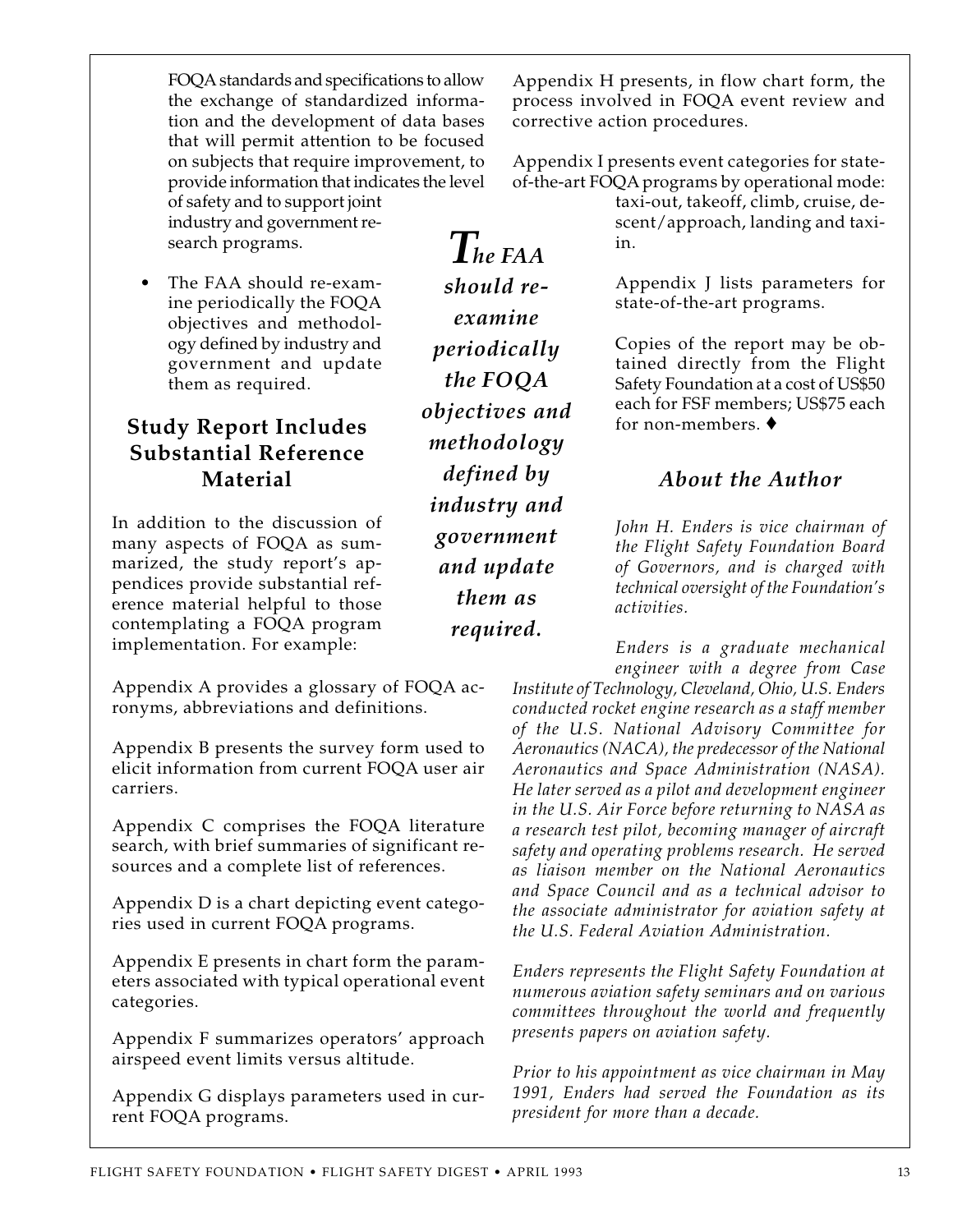# **FSF Industry Briefing and FOQA Equipment Demonstration Scheduled for May**

The Flight Safety Foundation is planning a briefing on the FOQA study report and its conclusions and recommendations for members of the aviation community. In addition, equipment vendors will be on hand to demonstrate their capabilities and to discuss specific needs with those interested in FOQA implementation. The industry briefing/demonstration is scheduled for May 26-28 at the Hyatt Regency Reston Hotel, Reston, Virginia, U.S. For more information, contact J. Edward Peery or Robert Vandel, FSF. Telephone: (703) 522-8300.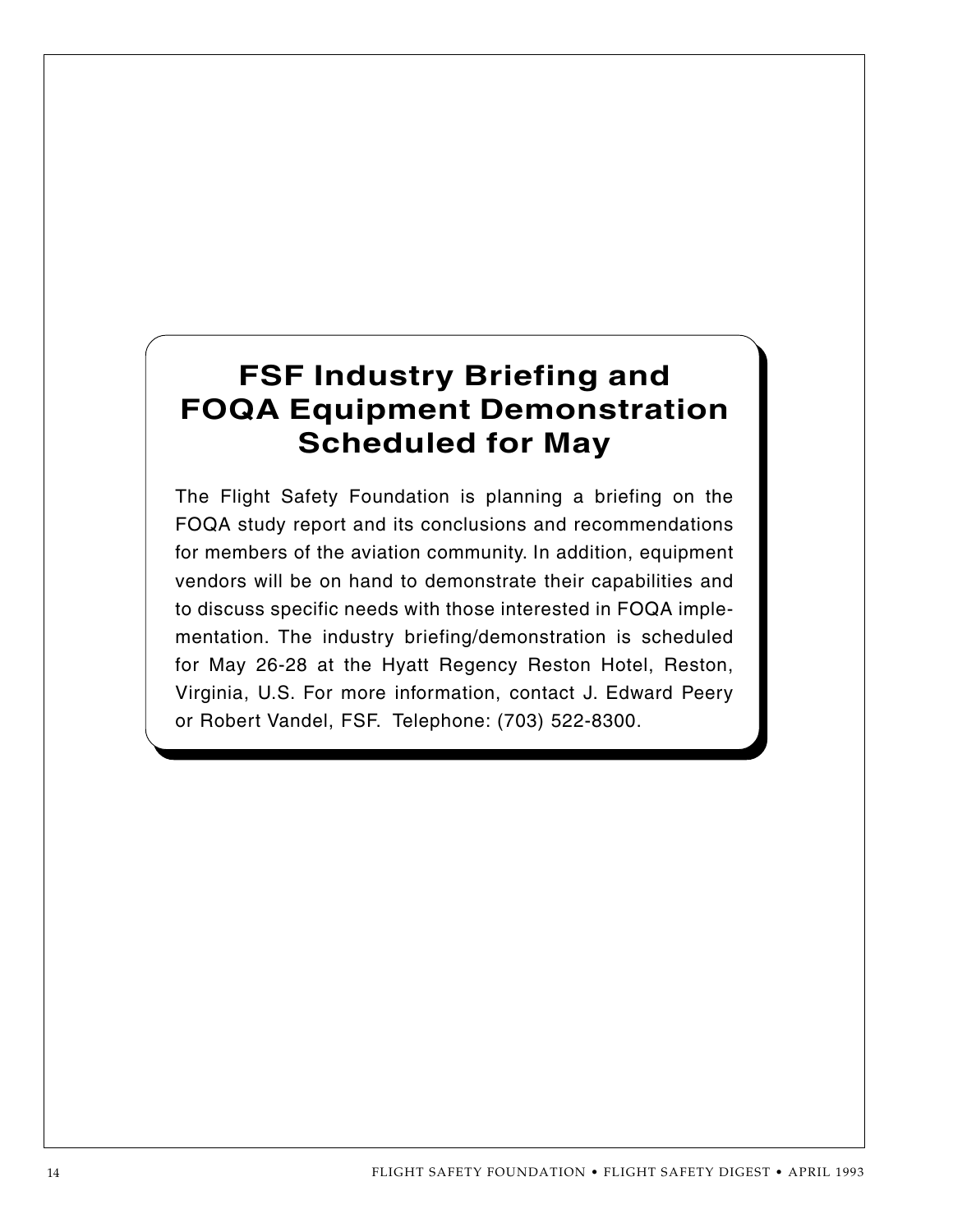# **Aviation Statistics**

# **Statistics Show Passenger Survivability In U.S. Air Carrier Accidents**

*by Shung Huang Statistical Consultant*

The frequency of U.S. air carrier accidents has declined substantially since the introduction of jet transport aircraft into airline service in 1957.

The frequencies of air carrier accidents and fatal accidents varied from year to year, and accidents from 1957 to 1967 fluctuated between 112 and 69, with an annual average of 85. Fatal accidents varied from eight to 18, with an average of 13 per year.

Figures 1 and 2 (pages 15 and 16) show U.S. airline total accident and fatal accident rates per 100,000 aircraft flight hours. The two figures show that during the 35-year period, total accident rates dropped from about three accidents per 100,000 aircraft hours to .23 accidents per 100,000 aircraft hours. Fatal accident rates dropped from .40 accidents to .030 accidents per 100,000 aircraft hours. Both the total accident and the fatal accident rates decreased by a factor of nearly 13. These statistics indicate that U.S. airlines are now 13 times safer than they were about 30 years ago.

The reduction of total accidents as well as fatal accident rates is very significant. However, it is also important to examine airline safety in terms of the number of passengers who survived in fatal accidents.

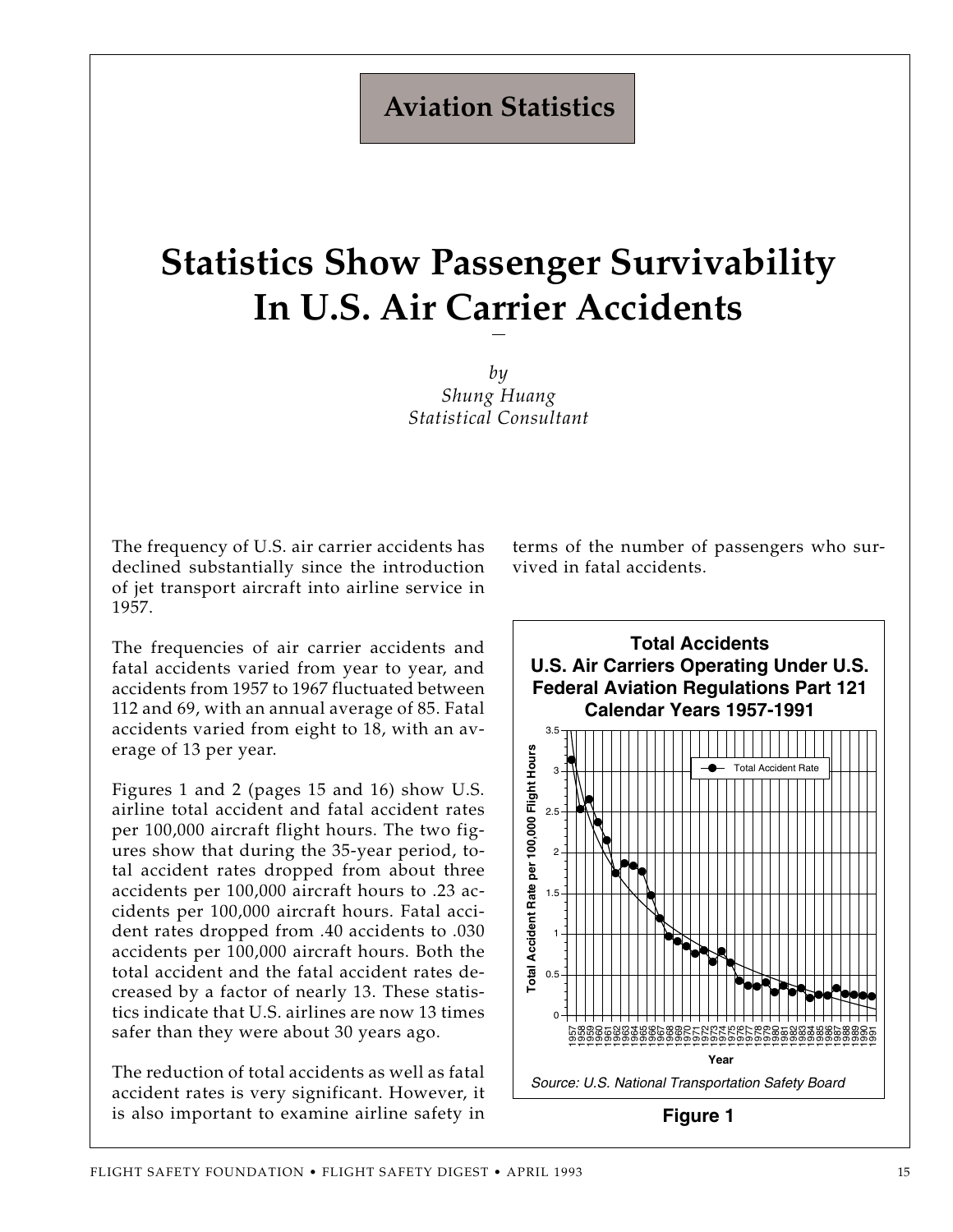

**Figure 2**

## **Study Reveals Survivability Ratios Prior to 1968**

In a 1969 study of U.S. air carrier aircraft emergency evacuation systems failures, Flight Safety Foundation (FSF) reviewed U.S.-certified route and supplemental air carrier accident data from 1957 through 1967 and found that during the 11-year period, U.S. air carriers were involved in 931 accidents, 138 of which were fatal.

The study also revealed that of the 138 fatal accidents, 89 had no survivors, and 36 were survivable accidents involving passenger emergency evacuation. The remaining 13 fatal accidents involved fatal injuries to third parties on the ground with no passenger fatalities. There were 1,650 passengers and crew members aboard the aircraft involved in the 36 fatal accidents; 828, or 50.2 percent of the total persons aboard, were fatally injured. Only 822, or 49.2 percent, survived. Thus, in the period 1957 to 1967, the chance of passengers surviving in a survivable fatal accident was slightly less than 50 percent.

# **Passenger Survivability Has Improved**

An analysis of U.S. National Transportation Safety Board (NTSB) air carrier accident data revealed that from 1968 to 1991, U.S. air carriers recorded a total of 803 accidents, 142 of which were fatal. Fatal accidents that fell into the following categories were excluded from the analysis.

- Fatal accidents without a survivor;
- Survivable fatal accidents occurring in non-passenger service, such as in cargo, ferry and training flights;
- Survivable fatal accidents due to violence, such as hijacking, sabotage and suicide;
- Ground accidents fatal to pedestrians on the runway, taxiway or any persons on the ramp when the aircraft involved was standing still; and
- Accidents involving fatal injury to passengers but not involving emergency evacuation or crash of the aircraft.

After review and classification, 101 fatal accidents were excluded and only 41 survivable accidents were suitable for this analysis. Of the 41 fatal accidents, 29 occurred during the 12-year period from 1968 to 1979. Twelve occurred between 1980 and 1991. A comparison of survivability rates for the three periods is shown in Table 1 (page 17).

The fatality ratio is defined to be the number of fatalities as a percent of total persons aboard the aircraft involved in the fatal accidents. The fatality ratio for the 1957-1967 period was 50.1 percent and increased slightly to 51.5 percent during the 1968-1979 period, but dropped to 41.8 percent in the 1980-1991 period. For the entire period, the overall decline was eight percent, which appears to be a positive indication that passengers' survivability in aircraft fatal accidents has been improving over the years.

Of the 36 survivable fatal accidents that occurred prior to 1968, only six involved jet transport aircraft. Table 2 shows the accident fre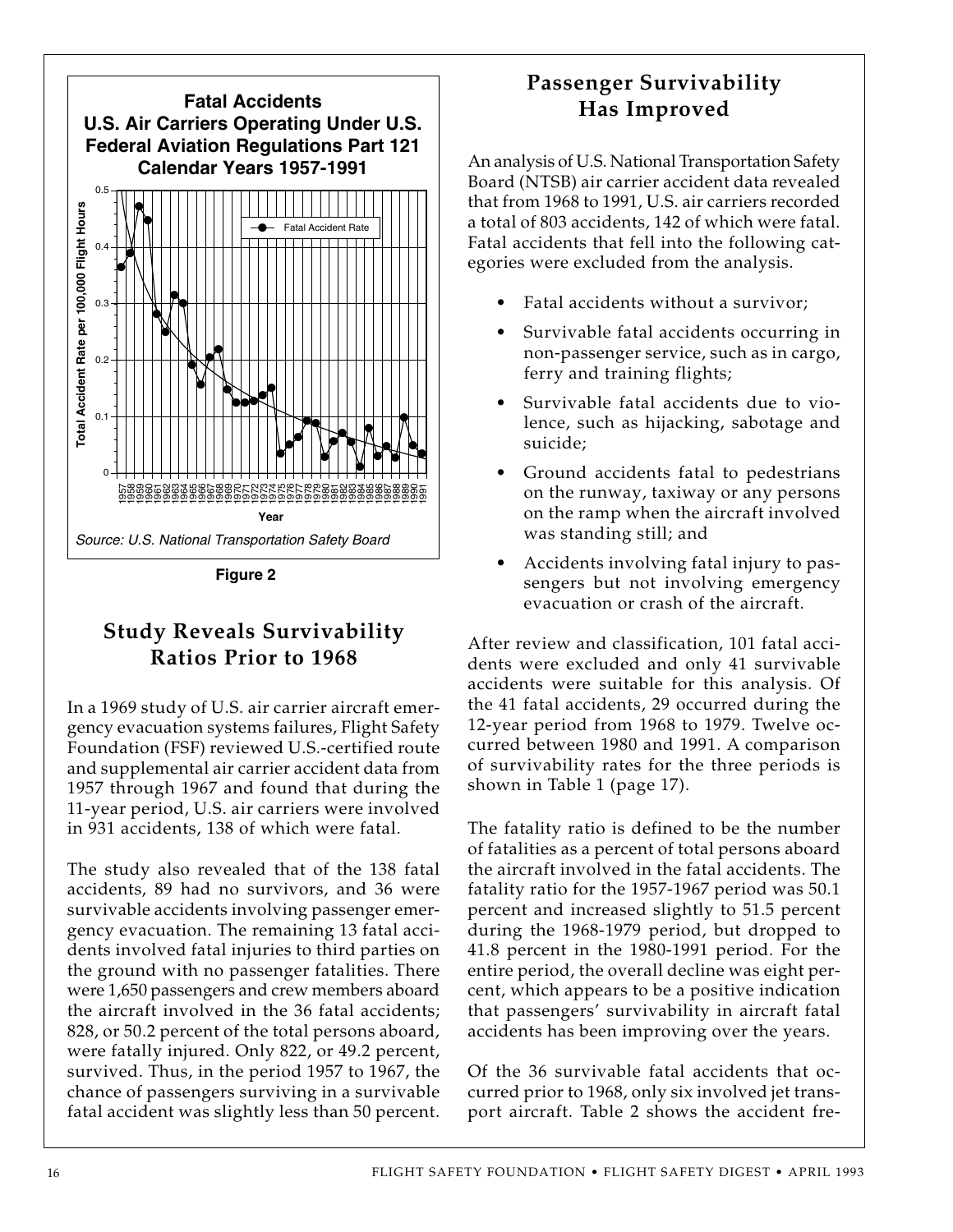quency and survivability rates of piston/turboprop aircraft and jet transport aircraft for the 1957-1967 period.

dents, 88 of the aircraft were jet transports, 29 of which were survivable; and 54 fatal accidents involved piston/turboprop aircraft, 12 of which were survivable.

The survivability for passengers in piston/ turboprop aircraft was 50.1 percent and 49.1

Tables 3 and 4 (pages 18 and 19) show the num-

ber of fatalities and total persons aboard the aircraft involved in the accidents. The survivability rate presented in the last column of the tables is the number of survivors of the fatal accidents as a percentage of the total aboard.

During the past 35 years, the survivability rate for jet transport aircraft improved

|                                                                    | Table 1<br>Calendar Years 1957-1991 | <b>Comparison of Survivability Rates</b> |         |       |
|--------------------------------------------------------------------|-------------------------------------|------------------------------------------|---------|-------|
| Description                                                        | 1957-67*                            | 1968-79                                  | 1980-91 | Total |
| Survivable Fatal Accidents                                         | 36                                  | 29                                       | 12      | 77    |
| <b>Fatalities</b>                                                  | 828                                 | 1,322                                    | 639     | 2,789 |
| <b>Total Aboard</b>                                                | 1,650                               | 2,563                                    | 1,528   | 5,741 |
| <b>Fatality Ratio</b>                                              | 50.1%                               | 51.5%                                    | 41.8%   | 48.6% |
| * Flight Safety Foundation, Study of Failure in Aircraft Emergency |                                     |                                          |         |       |

Evaluation Systems, May 1969.

Source: U.S. National Transportation Safety Board

percent in jet transport aircraft, a difference of exactly one percent. This indicates that during the 1957-1967 period, the chances of airline passengers surviving in a piston/turboprop aircraft were one percent better than in a jet transport aircraft, although a one percent differentiation is too small to be considered significant.

Since jet transport aircraft were introduced into U.S. airline passenger service in the late 1950s, they have become the major component of U.S. airline fleets. In recent years, jet transport aircraft have made up more than 90 percent of all U.S. large airline fleets, which carried more than 95 percent of the more tha 400 million passengers carried annually by U.S. air carriers. Therefore, the investigation of survivability of jet transport aircraft alone is more meaningful than investigation of all aircraft as a whole.

Tables 3 and 4 (pages 18 and 19) show the U.S. air carrier total acci-

dents and fatal accidents involving piston/ turboprop aircraft and jet transport aircraft for the period 1968-1991. Of the 142 fatal acci-

from 49.1 percent to 61.4 percent. Thus, the passenger annual average survival rate is about 12 percent higher than it was 12 years ago.

The survivability rate for piston/turboprop, however, was down from 50.1 percent in 1957-1967 to 49.5 percent in the 1968-1979 period and dipped to 39.6 percent in 1980-1991. The negative trend

| Table 2<br><b>Analysis of Survivable Fatal Accidents</b><br><b>By Aircraft Type</b><br>Calendar Years 1957-1967 |                                                   |                                         |                    |  |  |  |
|-----------------------------------------------------------------------------------------------------------------|---------------------------------------------------|-----------------------------------------|--------------------|--|--|--|
| Description                                                                                                     | Piston/turboprop<br>Engine Aircraft               | Jet Transport<br><b>Engine Aircraft</b> | Total              |  |  |  |
| <b>Fatal Accidents</b><br><b>Fatalities</b><br><b>Total Aboard</b>                                              | 30<br>591<br>1,184                                | 6<br>237<br>466                         | 36<br>828<br>1,650 |  |  |  |
| Survival Rate                                                                                                   | 50.1%                                             | $49.1\%$                                | $49.2\%$           |  |  |  |
|                                                                                                                 | Source: U.S. National Transportation Safety Board |                                         |                    |  |  |  |

in piston/turboprop aircraft accidents may not be conclusive because only two survivable fatal accidents were reported in the last 12 years. ♦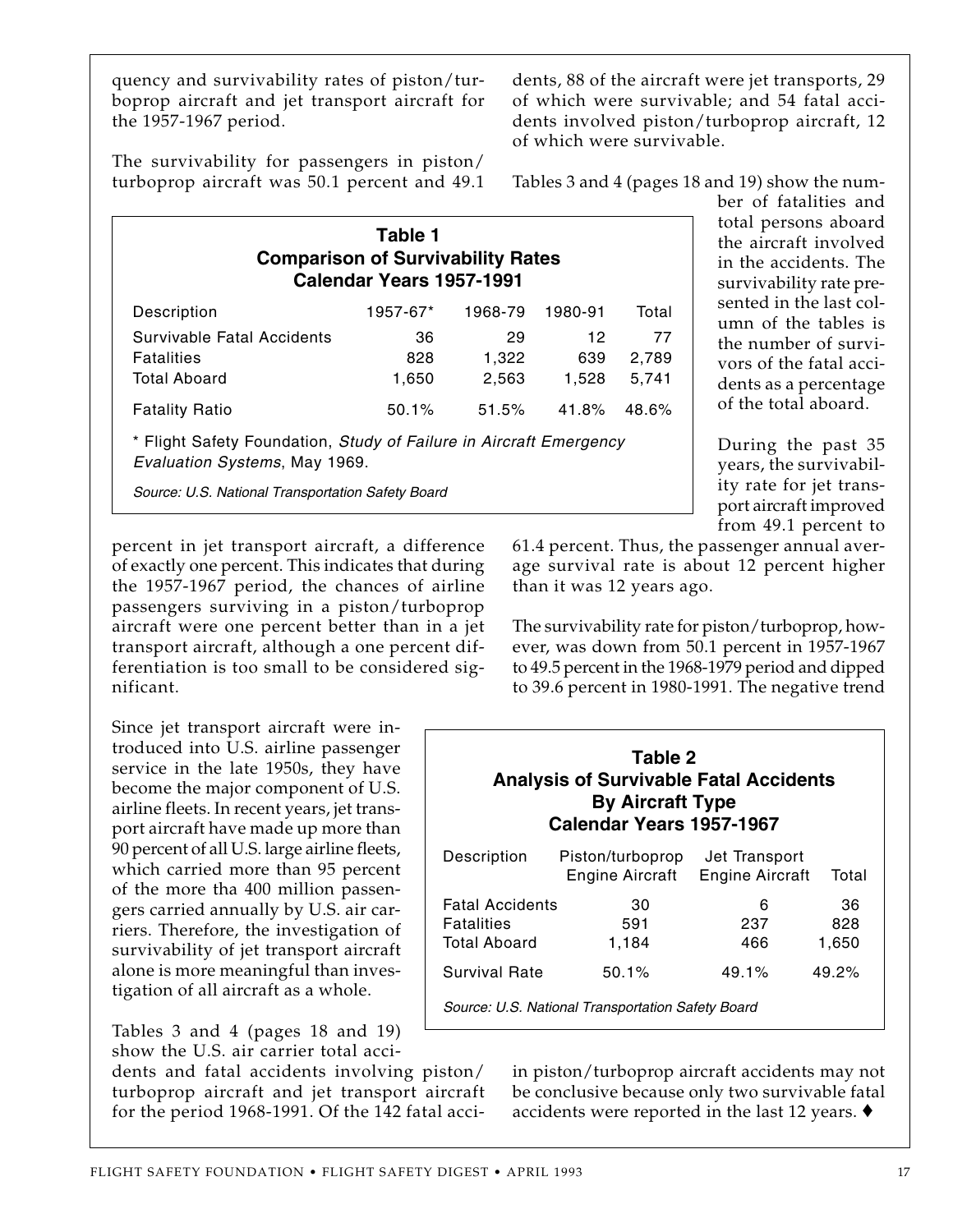#### **Table 3**

#### **Accidents, Fatal Accidents and Fatalities Involving Jet Transport Aircraft Of U.S. Air Carriers Operating Under U.S. Federal Aviation Regulations Part 121 All Passenger Service Calendar Years 1968-1991**

|          | Total | Fatal                      | Fatal                     | Survivable                    |             | Total       | Survival |
|----------|-------|----------------------------|---------------------------|-------------------------------|-------------|-------------|----------|
| Year     |       | <b>Accidents Accidents</b> |                           | Jet Accidents Jet Accidents @ | Fatalities* | Aboard      | Rate     |
| 1968     | 62    | 14                         | 3                         | 1                             | 6           | 63          | 90.45%   |
| 1969     | 61    | 10                         | 4                         | 0                             | 0           | $\mathbf 0$ |          |
|          | 55    | 8                          |                           |                               |             |             |          |
| 1970     |       |                            | 6                         | $\mathbf 2$                   | 49          | 282         | 82.7%    |
| 1971     | 48    | 8                          | $\overline{7}$            | 0                             | $\mathbf 0$ | $\mathbf 0$ |          |
| 1972     | 50    | 8                          | 5                         | 3                             | 152         | 282         | 53.9%    |
| 1973     | 43    | 9                          | $\overline{7}$            | $\overline{c}$                | 166         | 168         | 1.0%     |
| 1974     | 47    | 9                          | $\overline{7}$            | $\mathbf 2$                   | 167         | 183         | 8.7%     |
| 1975     | 38    | $\overline{c}$             | 1                         | 1                             | 112         | 124         | 8.2%     |
| 1976     | 26    | 3                          | $\overline{c}$            | $\overline{c}$                | 38          | 138         | 72.5%    |
| 1977     | 23    | 4                          | $\ensuremath{\mathsf{3}}$ | $\mathbf 2$                   | 389         | 481         | 19.2%    |
| 1978     | 23    | $\,6$                      | 4                         | 3                             | 15          | 444         | 97.1%    |
| 1979     | 27    | 6                          | $\overline{c}$            | 1                             | 70          | 87          | 19.5%    |
| Subtotal | 503   | 87                         | 52                        | 19                            | 1,164       | 2,252       | 48.3%    |
| 1980     | 19    | $\overline{c}$             | $\pmb{0}$                 | $\mathbf 0$                   | $\mathbf 0$ | $\pmb{0}$   |          |
| 1981     | 26    | 4                          | $\mathbf 0$               | $\pmb{0}$                     | 0           | $\mathbf 0$ |          |
| 1982     | 20    | 5                          | 5                         | 1                             | 74          | 79          | 6.3%     |
| 1983     | 24    | 4                          | 1                         | 0                             | $\mathbf 0$ | $\mathbf 0$ |          |
| 1984     | 17    | 1                          | 0                         | 0                             | 0           | $\mathbf 0$ |          |
| 1985     | 22    | $\overline{7}$             | 4                         | 1                             | 134         | 163         | 17.8%    |
| 1986     | 24    | 3                          | $\mathbf 0$               | 0                             | $\mathbf 0$ | $\pmb{0}$   |          |
| 1987     | 36    | 5                          | 5                         | $\mathbf 2$                   | 182         | 237         | 23.2%    |
| 1988     | 29    | 3                          | 3                         | 1                             | 14          | 108         | 87.0%    |
| 1989     | 29    | 11                         | 10                        | 3                             | 122         | 714         | 82.1%    |
| 1990     | 29    | $\,6$                      | 5                         | 1                             | 8           | 42          | 80.9%    |
| 1991     | 27    | 4                          | 3                         | 1                             | 22          | 99          | 77.7%    |
| Subtotal | 300   | $-55$                      | 36                        | 10                            | 556         | 1,442       | 61.4%    |
|          |       |                            |                           |                               |             |             |          |
| Total    | 803   | 142                        | 88                        | 29                            | 1,720       | 3,694       | 53.4%    |

@ The fatal accidents wherein at least one passenger survived.

Fatalities in survivable fatal accidents.

Source: U.S. National Transportation Safety Board Annual Review of U.S. Air Carrier Accidents 1968-1991.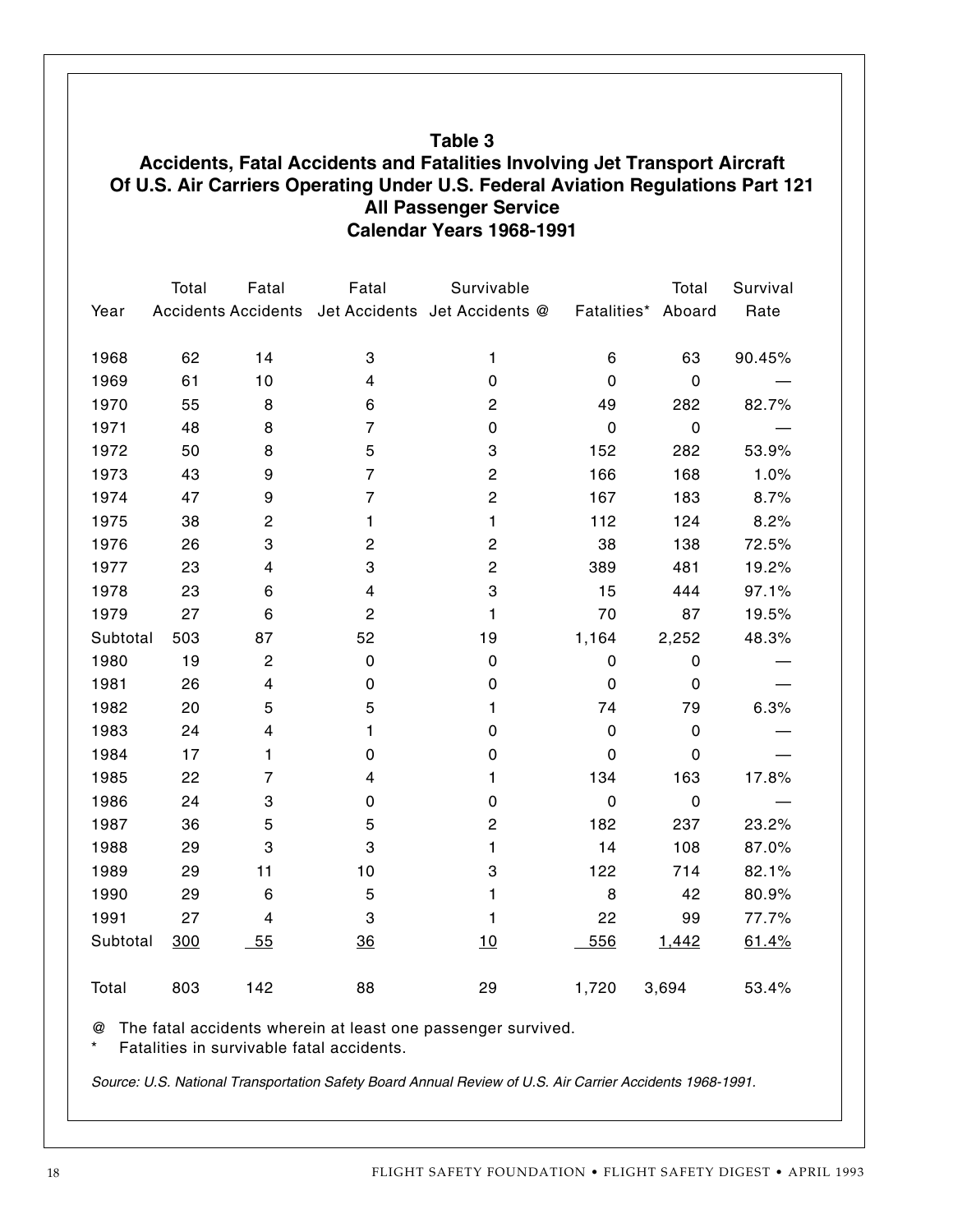|          |                  |                            |                           | <b>All Passenger Service</b><br>Calendar Years 1968-1991 |                |             |          |  |
|----------|------------------|----------------------------|---------------------------|----------------------------------------------------------|----------------|-------------|----------|--|
|          |                  |                            | Piston/turboprop Aircraft |                                                          |                |             |          |  |
|          | Total            | <b>Total Fatal</b>         | Fatal                     | Survivable                                               | Total*         | Total       | Survival |  |
| Year     | <b>Accidents</b> | <b>Accidents Accidents</b> |                           | Accidents @                                              | Deaths         | Aboard      | Rate     |  |
| 1968     | 62               | 14                         | 11                        | 4                                                        | 114            | 171         | 33.3%    |  |
| 1969     | 61               | 10                         | 6                         | 3                                                        | 15             | 45          | 66.7%    |  |
| 1970     | 55               | 8                          | $\overline{c}$            | 0                                                        | 0              | $\mathbf 0$ |          |  |
| 1971     | 48               | 8                          | 1                         | 0                                                        | 0              | 0           |          |  |
| 1972     | 50               | 8                          | 3                         | 1                                                        | 17             | 40          | 57.5%    |  |
| 1973     | 43               | 9                          | 2                         | 0                                                        | 0              | $\mathbf 0$ |          |  |
| 1974     | 47               | 9                          | 2                         | 0                                                        | 0              | 0           |          |  |
| 1975     | 38               | $\overline{c}$             | 1                         | 1                                                        | 10             | 32          | 68.7%    |  |
| 1976     | 26               | 3                          | 1                         | 0                                                        | 0              | 0           |          |  |
| 1977     | 23               | 4                          | 1                         | 0                                                        | 0              | $\mathbf 0$ |          |  |
| 1978     | 23               | 6                          | 1                         | 0                                                        | 0              | 0           |          |  |
| 1979     | 27               | 6                          | 4                         | 1                                                        | $\overline{c}$ | 25          | 92.0%    |  |
| Subtotal | 503              | 87                         | 35                        | 10                                                       | 158            | 313         | 49.5%    |  |
| 1980     | 19               | $\overline{c}$             | $\overline{c}$            | 1                                                        | 13             | 15          | 13.3%    |  |
| 1981     | 26               | 4                          | 4                         | 0                                                        | 0              | 0           |          |  |
| 1982     | 20               | 5                          | 0                         | 0                                                        | 0              | 0           |          |  |
| 1983     | 24               | 4                          | 3                         | 0                                                        | 0              | 0           |          |  |
| 1984     | 17               | 1                          | 1                         | 0                                                        | 0              | 0           |          |  |
| 1985     | 22               | 7                          | 3                         | 1                                                        | 70             | 71          | 1.3%     |  |
| 1986     | 24               | 3                          | 3                         | 0                                                        | $\mathbf 0$    | $\mathbf 0$ |          |  |
| 1987     | 36               | 5                          | 0                         | 0                                                        | 0              | 0           |          |  |
| 1988     | 29               | 3                          | 0                         | 0                                                        | 0              | 0           |          |  |
| 1989     | 29               | 11                         | 1                         | 0                                                        | 0              | 0           |          |  |
| 1990     | 29               | 6                          | 1                         | 0                                                        | 0              | 0           |          |  |
| 1991     | 27               | 4                          | 1                         | 0                                                        | 0              | 0           |          |  |
| Subtotal | 300              | $-55$                      | <u>19</u>                 | $\overline{-2}$                                          | 83             | 86          | 4.5%     |  |

\* Fatalities in survivable fatal accidents.

Source: U.S. National Transportation Safety Board Annual Review of U.S. Air Carrier Accidents 1968-1991.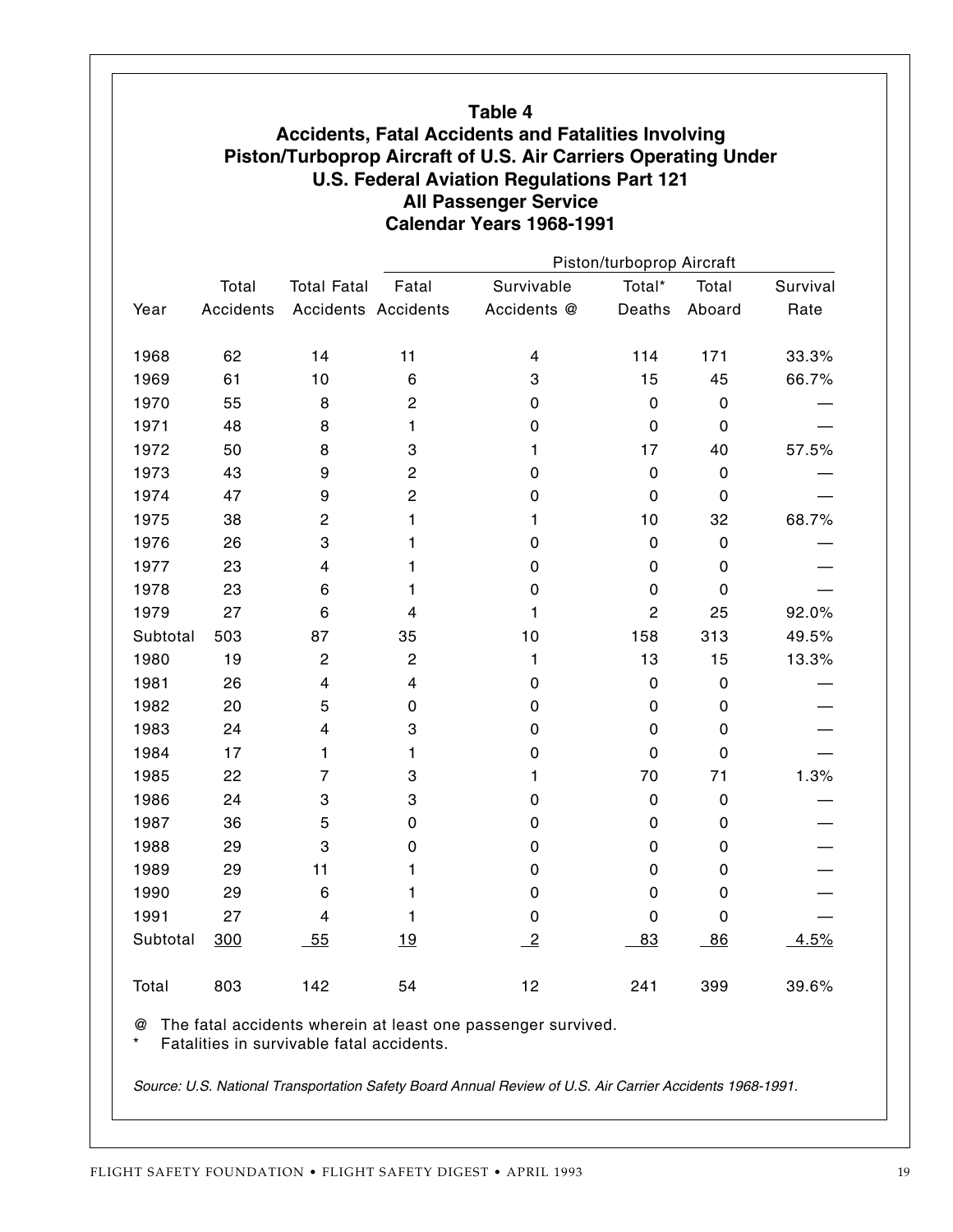# **Publications Received at FSF Jerry Lederer Aviation Safety Library**

*by Editorial Staff*

# **Reports**

*Altitude Deviation Study: A Descriptive Analysis of Pilot and Controller Incidents*/Washington, D.C. U.S. Federal Aviation Administration (FAA), Research and Development Service, 1992. x, 436 p.

#### Keywords

- 1. Air Traffic Control Automation.
- 2. Air Traffic Control Communication.
- 3. Air Pilots Performance.

Summary: This report provides results of a FAA funded human factors study to identify causal factors of altitude deviations. The study was conducted in conjunction with a USAir/ U.S. Air Line Pilots Association (ALPA) altitude awareness program.

The report contains an extensive literature search to provide information pertaining directly to altitude deviations from the human factors psychology and engineering community. A bibliography of references compiled for this literature search is also included.

Although human factors information associated with altitude deviations was relatively scarce, incident reports from the U.S. National Aeronautics and Space Administration's (NASA) Aviation Safety Reporting System (ASRS) database pointed to a large number of human factors that contributed to the occurrence of altitude deviations, including aural and visual displays; automation and system designs; cognitive processes; crew interaction and team behavior; human error in incidents and accidents; information transfer and communications; performance effects (stress and fatigue); and pilot workload. Pilot/controller incident

and survey data were collected and analyzed using human factors methodologies to provide pertinent conclusions and recommendations. Incident reports provided information from actual deviation occurrences, while surveys provided subjective information from the participating pilots and controllers. Analysis revealed pilot and/or controller communication problems, procedural issues and training issues were the three prominent causes of altitude deviation.

The study concludes with the altitude deviation study workshop notes. This workshop was held to inform national airspace users and operators of the methodology and workings of the study, and to review its key elements with government and industry representatives. According to the report, a vital outcome of this study was the successful implementation of a "team approach."

*Passenger Electronic Devices Reports*/U.S. National Aeronautics and Space Administration (NASA), Aviation Safety Reporting System (ASRS). Mountain View, California. Available through NASA, Ames Research Center, 1993. 56 p.

#### Keywords

- 1. Airplanes Electrical Equipment.
- 2. Aeronautics, Commercial Passengers.
- 3. Air Traffic Control Communication Systems.

Summary: This material was gathered from ASRS reports on instances of passenger electronic devices (PED) affecting aircraft communications or navigational equipment. This sample provides 40 incidence reports of sus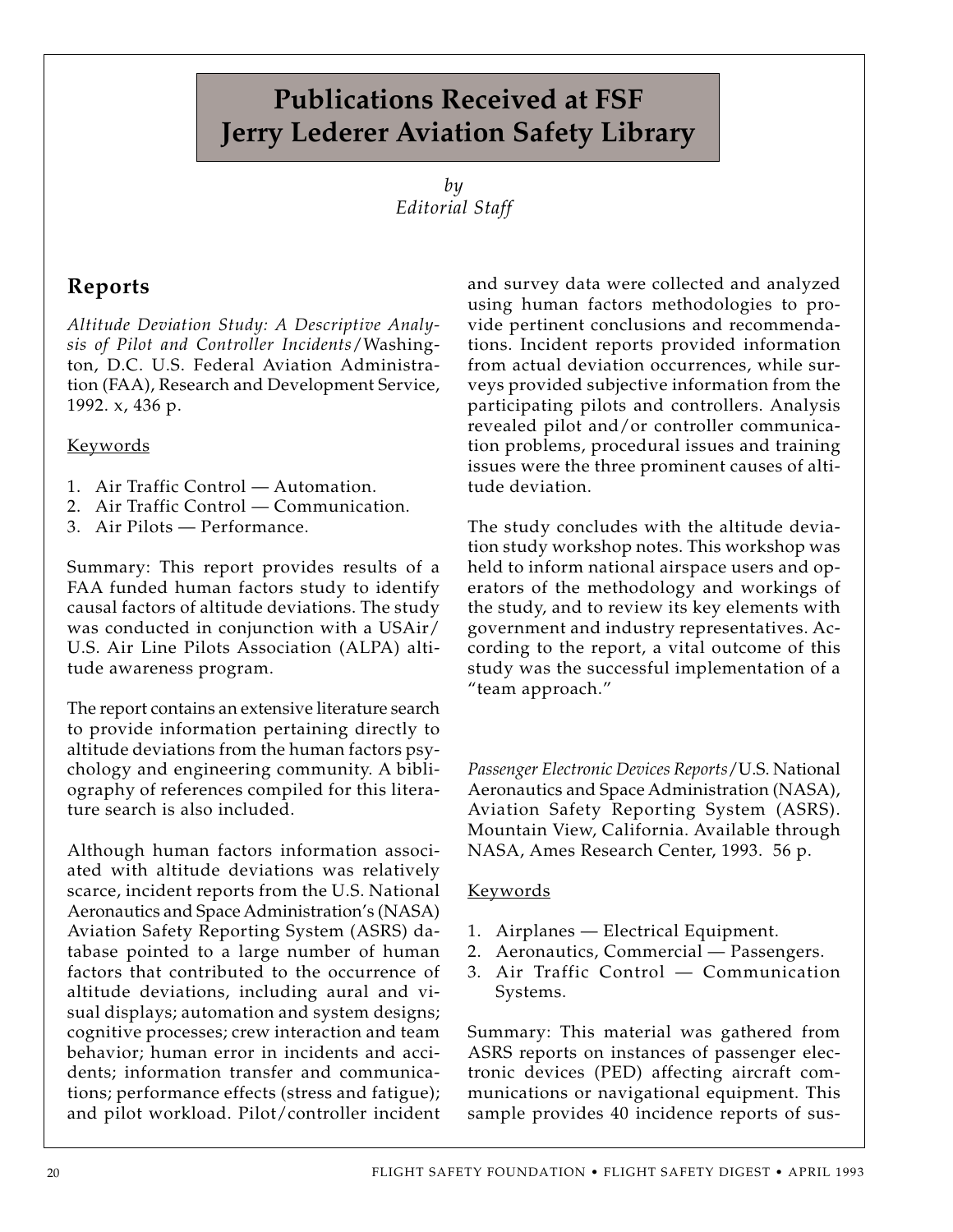pected interference to communications or navigational equipment from PEDs ranging from cellular phones to laptop computers. These reports came from a database containing 43,394 full-form records received since Jan. 1, 1986. Each report provides a narrative of the incident and a synopses of the suspected causal factors.

*Aircraft Accident Report: United Airlines Flight 585 Boeing 737, N999UA, Uncontrolled Collision with Terrain for Undetermined Reasons 4 Miles South of Colorado Springs Municipal Airport, Colorado Springs, Colorado, March 3, 1991.*/U.S. National Transportation Safety Board (NTSB), Washington, D.C., 1992. vii, 160 p. Available through National Technical Information Service\*.

#### Keywords

- 1. Aeronautics Colorado Accidents.
- 2. Aeronautics Accidents.
- 3. Boeing 737 (Jet Transport) Accidents.

Summary: Shortly after completing its turn onto the final approach course to Colorado Springs Municipal Airport, the Boeing 737 airplane rolled suddenly to the right and pitched nose down until it reached a nearly vertical attitude before hitting the ground.

The airplane was destroyed, and the two flight crew members, three flight attendants and 20 passengers were fatally injured.

At the time of departure from Denver, the reported weather conditions around Colorado Springs were clear, visibility 100 miles, and winds at 23 knots with gusts to 33 knots. En route the flight crew received automated terminal information service (ATIS) information that low level wind shear advisories were in effect. A local aviation wind warning was in effect calling for winds out of the northwest, gusts to 40 knots and above.

According to the flight data recorder (FDR) and cockpit voice recorder (CVR), the flight crew added 20 knots to the approach airspeed based on ATIS information. While on approach,

at 11,000 feet, Flight 585 was vectored to runway 35 for a visual approach. Wind information was issued as 320 degrees at 13 knots, gusting to 23 knots.

About five minutes later, while descending, the first officer reported to the tower, "cleared for a visual to 35." When the local controller cleared the flight to land the wind report was issued as 320 degrees at 16 knots with gusts to 29 knots. When the first officer inquired about reports of loss or gain of airspeed from other airplanes, the local controller replied that a Boeing 737 reported a "15-knot loss" at 500 feet, "plus 15 knots" at 400 feet , and "plus 20 knots" at 150 feet. This was the last weather information exchanged between approach control and Flight 585 before the accident.

More than 60 witnesses were interviewed during the initial investigation. The majority of those who observed the aircraft indicated that although the plane was flying lower than what they were accustomed to seeing, it appeared to be operating normally until it suddenly rolled to the right and descended into the ground. The NTSB, after an exhaustive investigation effort, could not identify conclusive evidence to explain the loss of United Airlines Flight 585. According to the report, the two most likely events that could have resulted in a sudden uncontrollable lateral upset are a malfunction of the airplane's lateral or directional control system, or an unusually severe atmospheric disturbance, possibly a rotor (a horizontal axis vortex), produced by high winds aloft and the mountainous terrain. As a result of the investigation, the NTSB made several recommendations to the U.S. Federal Aviation Administration regarding the 737 rudder system; and made a further recommendation to develop a program to observe, document and analyze potential meteorological aircraft hazards in the Colorado Springs area.

## **Books**

*Hypokinesia and Weightlessness: Clinical and Physiologic Aspects*/Oleg Y. Atkov and Victor S. Bednenko; translated from the Russian by George Watts. Madison, Connecticut: International Uni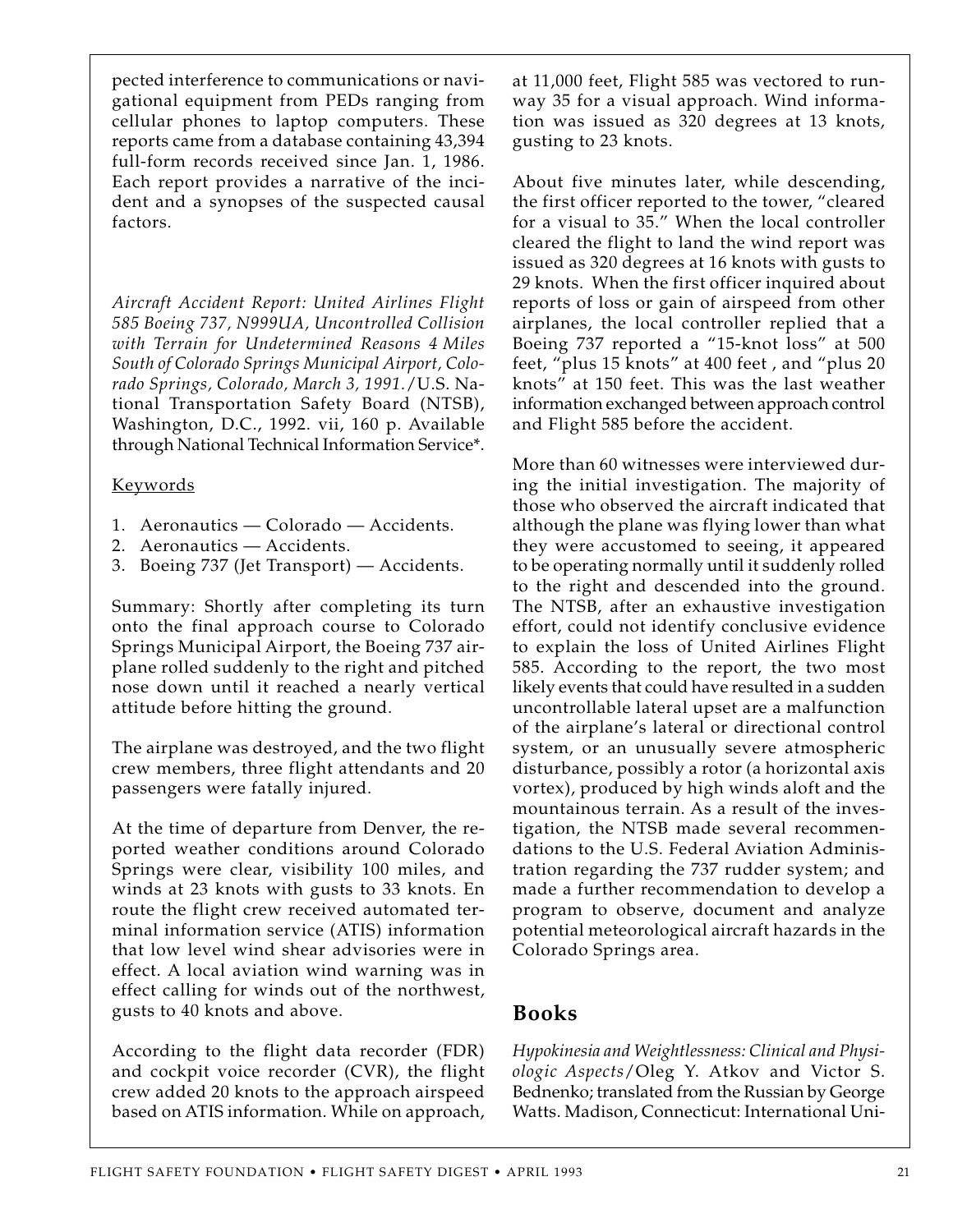versities Press, 1992. xix, 560 p.

#### Keywords

- 1. Weightlessness Physiological Aspects.
- 2. Hypokinesia Physiological Aspects.
- 3. Immobilization Physiology.
- 4. Space Flight.
- 5. Weightlessness.

Summary: This technical study deals with medical aspects of the former Soviet Union's manned space program and reviews findings from U.S. and Soviet space missions. The collective U.S./ Soviet space-travel experience has shown that despite careful selection and use of preventive measures, the health of up to 75 percent of crew members was affected by weightlessness.

In light of further planned space missions, including a possible two-year mission to Mars, this study provides important data on the prolonged effect of weightlessness on space crews. It summarizes and draws conclusions from the results of more than 10 years of the authors' research, as well as from numerous other works in space biology and medicine in the former Soviet Union and the United States. The research addresses the effect of weightlessness and hypokinesia (simulated weightlessness) on the cardiovascular system, internal organs and adaptability of the human body to zero or low gravity environments. The contents include sections on the adaption of the human organism's systems in hypokinesia and weightlessness; on methods of investigating the effects of weightlessness; on the system of the human organism in-flight and during the readaptation period; and on the results and future prospects of evaluating the human organism in hypokinesia and weightlessness. References, illustrations, subject and name indexes are also included. ♦

\*U.S. Department Of Commerce National Technical Information Service (NTIS) Springfield, VA 22161 U.S. Telephone: (703) 487-4780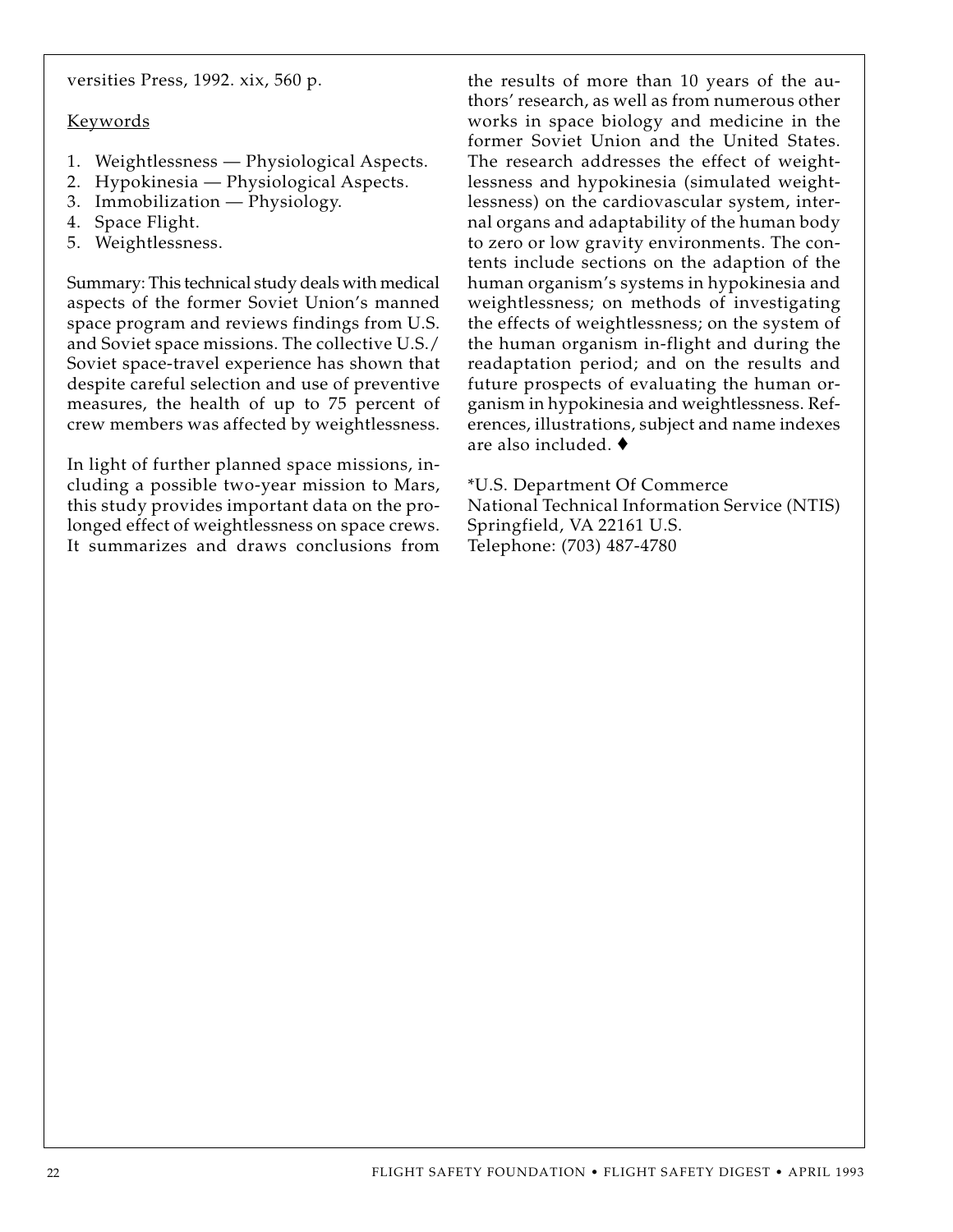# **Accident/Incident Briefs**

*by Editorial Staff*

*This information is intended to provide an awareness of problem areas through which such occurrences may be prevented in the future. Accident/ incident briefs are based on preliminary information from government agencies, aviation organizations, press information and other sources. This information may not be entirely accurate.*



### **Tragedy Narrowly Escaped After Runway Incursion**

*Airbus A320. Mooney 20K. Substantial damage. No injuries.*

The A320 was on short final when a Mooney entered the runway for takeoff without clearance. The Airbus crew and air traffic control did not see the Mooney because of heavy fog.

On touchdown, the Airbus' nose gear struck the Mooney's right wing and the left wing was partially ingested by the A320's left engine. The Airbus slid straight down the runway with the broken nose gear and came to a stop about 750 meters after the collision. There was no fire and no injuries were reported.

## **Localizer Deviation Leads to Crash**

*Boeing 707-300. Aircraft destroyed. Seven fatalities.*

The international cargo flight was on a daylight instrument landing system (ILS) approach to a European airport.

The aircraft deviated from the ILS localizer about three nautical miles from the airport. Seconds later, the aircraft struck a 2,000-foot hill. It was destroyed by the impact and fire.



### **Control Loss Follows Severe Turbulence**

*DHC-6. Twin Otter. Aircraft destroyed. Five fatalities.*

During the initial climb, the commuter encountered strong wind shear and severe turbulence. Control of the aircraft was subsequently lost and it crashed into the sea.

A post-crash investigation found a fatigue failure of the push/pull rod to the elevator. Loss of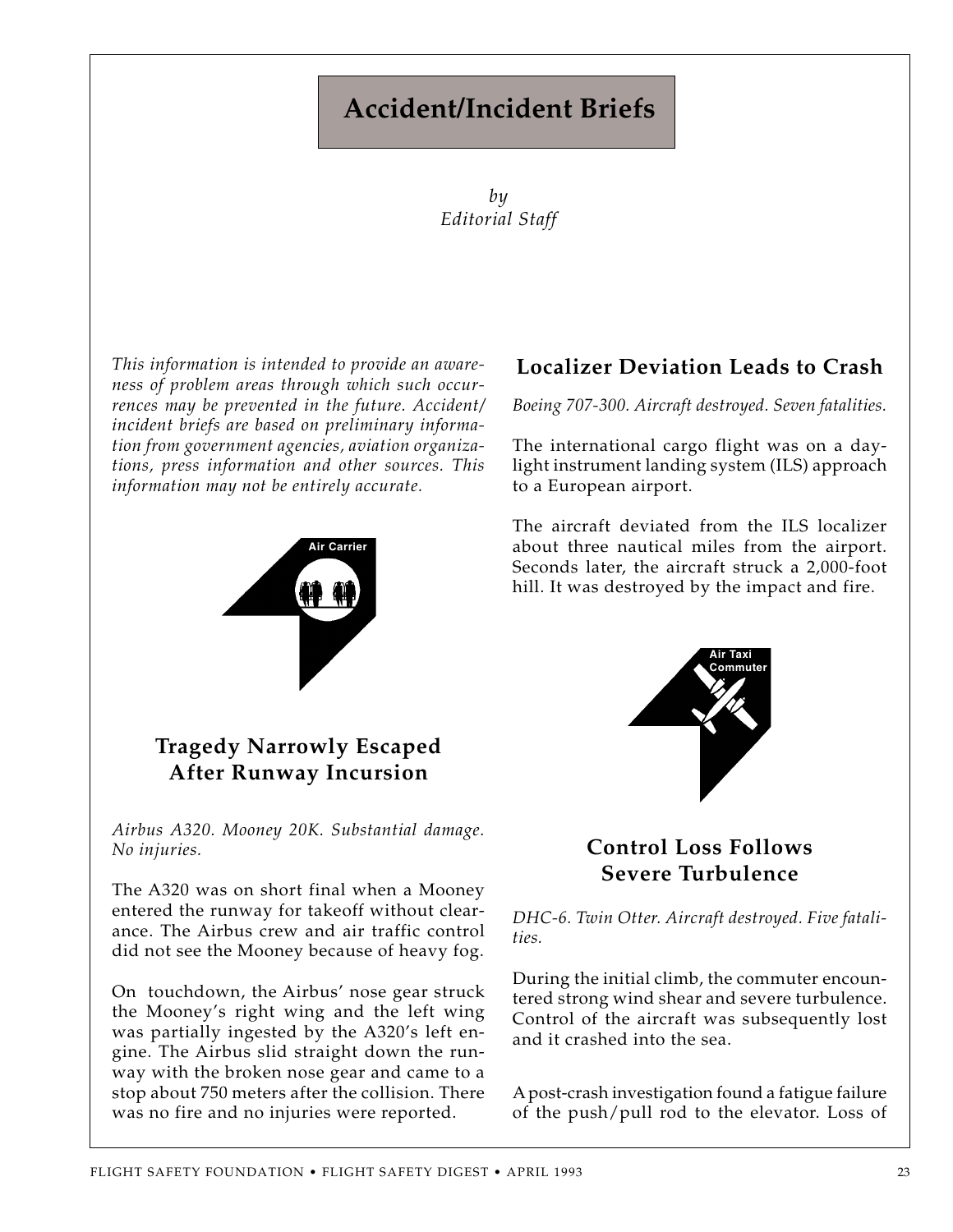the flight control system was attributed to turbulence damage and the resulting fatigue failure. Three passengers and two crew members were killed in the daylight accident.

# **Trees Terminate Short Final**

*Fairchild FH227. Aircraft destroyed. Twenty-three fatalities. Nineteen serious injuries.*

The Fairchild was on a night visual flight rules (VFR) approach to a South American airport. On short final, the aircraft was allowed to descend too quickly and it collided with trees and crashed about one kilometer from the runway threshold.



**Cliff Ends Search for Ground Cues**

*Piper PA-31. Aircraft destroyed. Three fatalities.*

The aircraft was approaching a Swedish airport at night with low clouds covering the approach track.

The aircraft collided with a vertical cliff at the 728-foot mark on an 821-foot mountain slope about six nautical miles from the runway threshold.

The collision occurred in level flight with normal engine power. An investigation determined that the pilot descended from a safe altitude to search for ground cues after the weather deteriorated rapidly and that he apparently headed for an illuminated factory located near the airport.



# **Fatal Dive Linked to Poor Stall Recovery**

*Fournier RF5. Aircraft destroyed. One fatality. One serious injury.*

After takeoff, the aircraft appeared to climb steeply. It entered a left turn and vibration occurred.

The pilot lowered the nose and slightly reduced the angle of bank. The vibration stopped and the aircraft's speed increased to about 80 mph, although it had lost about 200 feet of altitude. The pilot raised the nose again and the vibration returned. This time the aircraft did not recover and descended in a steep left turn until it struck the ground.

The pilot was killed and the passenger seriously injured. An inquiry determined that the pilot stalled the aircraft unintentionally in the turn and mishandled the recovery, putting the aircraft into a secondary stall from which he was unable to recover. The pilot had logged a total of 285 hours with nine hours in type.

# **Student Pilot Ignores Weather Avoidance Plan, Meets Mountain Ridge**

*Cessna 150. Aircraft destroyed. One serious injury.*

The student pilot was on a cross-country flight when the weather began to deteriorate and cloud cover increased.